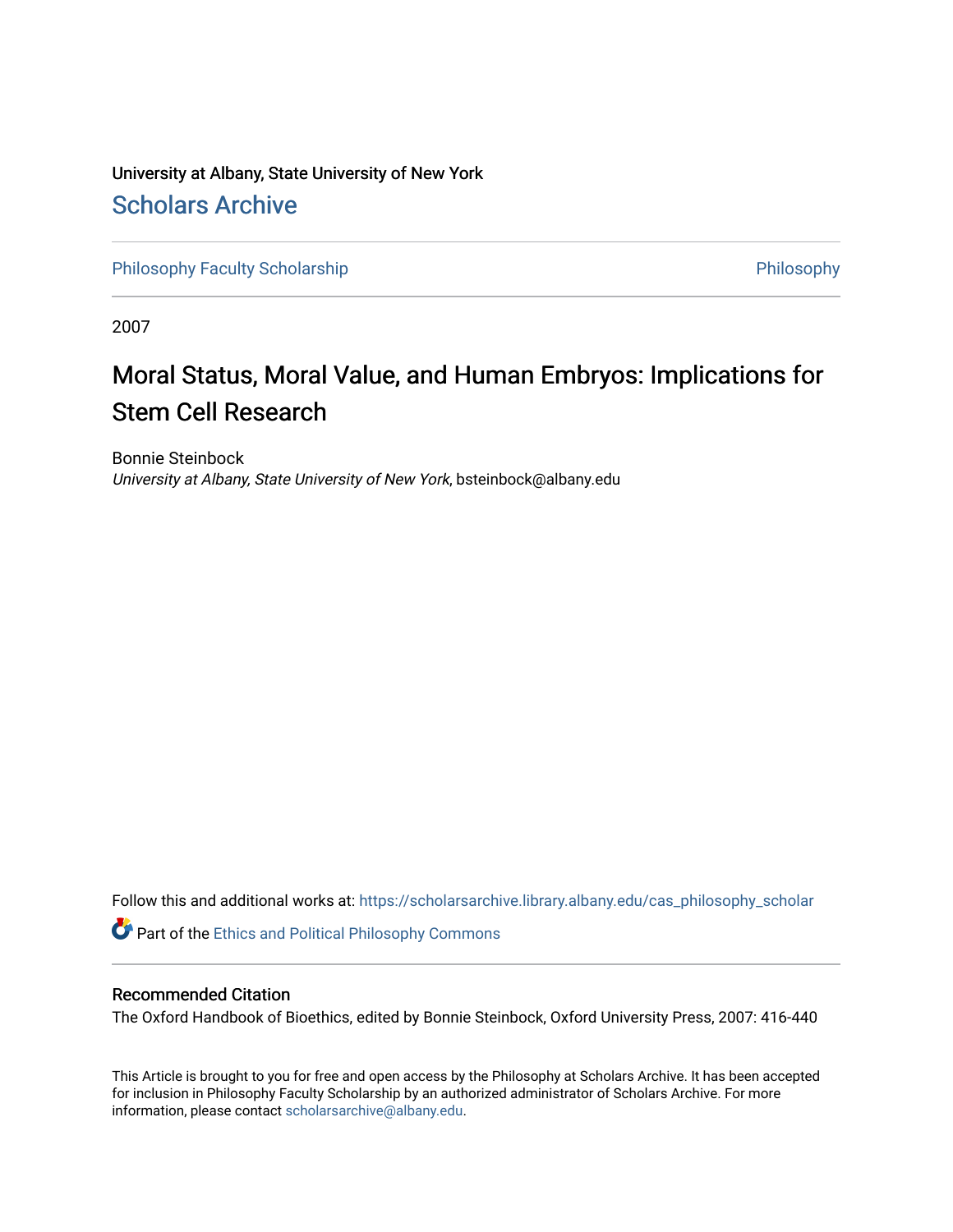Steinbock Chap18.tex V1 - September 7, 2006 7:39 P.M. Page 416

•••••••••••••••••••••••••••••••••••••••••••••••••••••••••••••••••••••••••••••••••••••••••••••••••••••••••••••••••••••••••

••••••••••••••••••••••••••••••••••••••••••••••••••••••••••••••••••••••••••••••••••••••••••••••••••••••••••••••••••••••••••••••• •••••••••••••••••••••••••

 $\oplus$ 

## CHAPTER 18

•••••••••••••••••••••••••••••••••••••••••••••••••••••••••••••••••••••••••••••••••••••••••••••••••••••••••••••••••••••••••

# **MORAL STATUS AND HUMAN EMBRYOS**

## bonnie steinbock

## **Introduction**

 $\oplus$ 

Human embryonic stem cells (ES cells) are of scientific and medical interest because of their ability to develop into different tissue types and because of their ability to be propagated for many generations in laboratory culture. Grown in a laboratory, they might one day be used in the treatment of degenerative diseases such as Parkinson's and Alzheimer's. They could provide bone cells for the treatment of osteoporosis, eye cells for macular degeneration, blood cells for cancer, insulinproducing cells for diabetes, heart muscle cells for heart disease, nerve cells for spinal cord injury. The potential for benefit to so many people is a strong argument for doing—and funding—embryonic stem cell (ESC) research. Yet ESC research is very controversial because the derivation of ES cells—at least at the present time—destroys the embryo. Thus, the morality of ESC research depends primarily

The first version of this chapter was given at the 24th Annual Philosophy Conference on moral status, held at the University of Santa Clara in 2002. I owe thanks to its organizer, Larry Nelson, for inviting me to write on the topic, and to the participants for helpful and searching comments. Versions were also presented to the Philosophy Departments at Utah University, Syracuse University, and Carnegie Mellon, where the discussions were extremely helpful. Finally, I owe a large debt to Alex John London and David DeGrazia for very helpful comments on an earlier draft.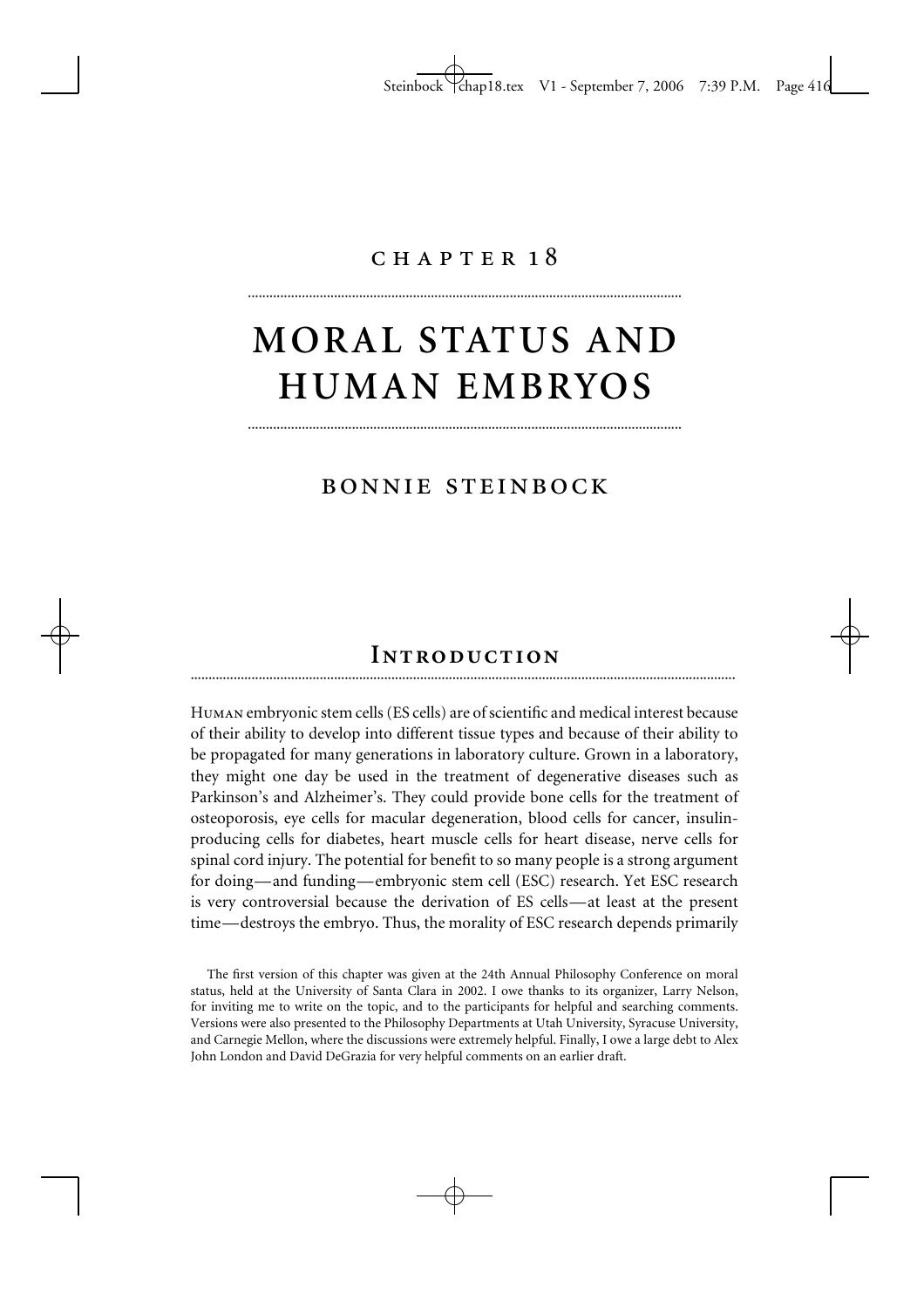on the morality of destroying human embryos, raising the question of the moral **FN:1** status of the human embryo.<sup>1</sup>

> This chapter begins with an introduction to the biology behind ESC research. Next I present briefly four views of moral status, based on four different criteria: biological humanity, personhood, possession of interests, and having a futurelike-ours (FLO). On two of these views (the person view and the interest view), embryos clearly lack moral status, but they most likely do not have moral status on the FLO account either. Only the biological humanity criterion *combined with* the view that life begins at conception results in the conclusion that very early extracorporeal embryos have full moral status, making ESC research that destroys embryos morally wrong. This explains why even some who are anti-abortion are not against ESC research: they do not view the very early, extracorporeal embryo as having the same moral status as the fetus. However, the morality of stem cell research is not completely determined by the question of moral status, for that issue, I argue, is not exhaustive of morality. Some entities, including human embryos, that do not have moral status nevertheless have *moral value*, and are entitled to respect. In the last section of the chapter, I give an account of what this respect requires and how it differs from Kantian respect. I conclude that the respect due to embryos is consistent with ESC research; that it is ethically acceptable to use either cloned embryos or spare IVF (*in vitro* fertilization) embryos; and that there are no ethical (as opposed to political) reasons that demand the development of alternative sources of human pluripotent stem cells.

#### **Embryos and ES Cells** ••••••••••••••••••••••••••••••••••••••••••••••••••••••••••••••••••••••••••••••••••••••••••••••••••••••••••••••••••••••••••••••• •••••••••••••••••••••••••

In the normal course of events, an embryo is the product of fertilization, the union of male and female gametes.<sup>2</sup> Once fertilization is completed, the resulting single-cell zygote divides to produce two cells; these two divide to produce four; four divide to produce eight, to form a blastocyst. The cells of the blastocyst, known as blastomeres, are separated into two parts: an outer layer, called the trophoblast, that eventually becomes the placenta, and an inner cell mass that contributes to the future embryo. Each blastomere is *totipotent*— this means that each individual cell has the ability to form a complete human being. ES cells are derived from the inner cell mass at roughly five to nine days after fertilization, when the blastocyst is comprised of between 100 and 200 cells. Scientists used to distinguish

 $\bigoplus$ 

 $\oplus$ 

<sup>&</sup>lt;sup>1</sup> Paul Lauritzen (2005) disagrees. He thinks that the real concern is not the status of the embryo but that stem cell therapies, including both adult and embryonic stem cells, may erode the notion of human nature by undermining the notion of a natural human lifespan, or by blurring species boundaries. <sup>2</sup> Embryos can also be created without fertilization via cloning or parthenogenesis.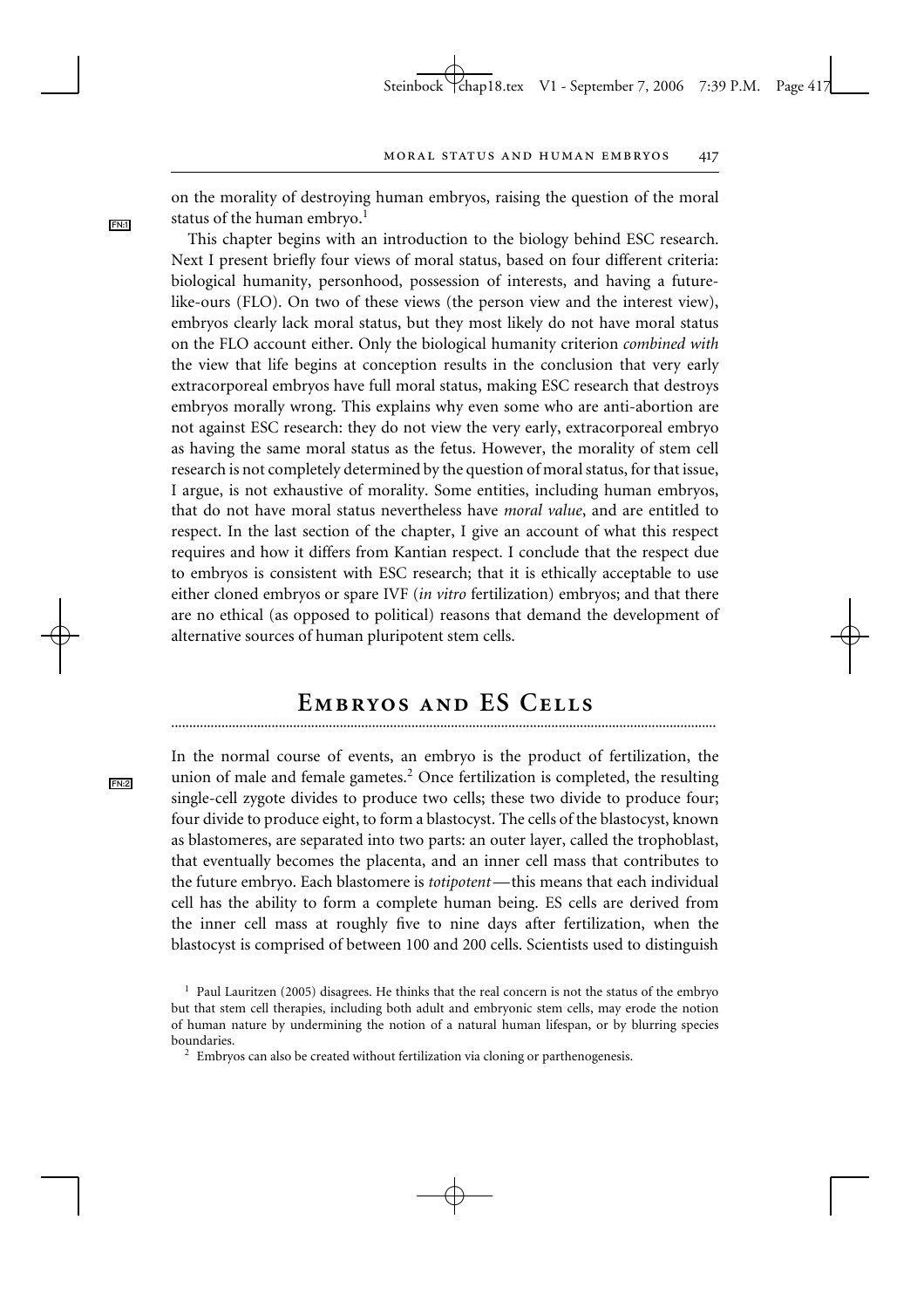#### bonnie steinbock

between totipotency— the capacity to become a complete human organism—and pluripotency— the capacity to develop into certain cells. ES cells were held to be merely pluripotent, not totipotent. However, the distinction between blastomeres and ES cells is no longer so clear. Single ES cells have been used to create whole mice, and perhaps could be used to create whole human beings. (We do not know if this can be done, since no one is currently doing the research, owing to the widespread opposition to reproductive cloning.) In today's laboratories, the distinction between totipotency and pluripotency is relatively meaningless.

## **Sources of Embryos**

 $\oplus$ 

Where do the extracorporeal embryos from which ES cells can be derived come from? One source is the creation of embryos by IVF in the course of infertility treatment. Since many more embryos are created than are likely to be needed for reproductive purposes, couples may donate their 'spare' or 'surplus' or 'discarded' embryos for research purposes. The main advantage to using spare embryos to derive ES cells is that the vast majority will be discarded (or perpetually frozen) in any event. This makes a very strong intuitive case for allowing couples who desire to do so to donate their left-over embryos to medical research, including ESC research. Embryos can also be created via IVF specifically for research purposes, using donated gametes. Embryos can also be cloned for research purposes, using the same technique that created the cloned lamb Dolly, namely, somatic cell nuclear transfer (SCNT). Although many mammals, including sheep, goats, and cats, have been cloned, until relatively recently it was thought that it would be impossible to clone a human embryo. Then, in February 2004, a team of scientists in South Korea, led by Dr Woo Suk Hwang and Dr Shin Yong Moon of Seoul National University, announced that, using SCNT, they had cloned a human blastocyst and derived a pluripotent embryonic stem cell line from it (Hwang *et al*. 2004). The following year they announced that they had developed a faster and more efficient method of cloning embryos and deriving human ES cell lines (Hwang *et al*. 2005). While it took them 200 tries to derive just one cell line in 2004, they reported in 2005 that they were able consistently to derive a cell line in fewer than twenty tries. Unfortunately, it was later discovered that Dr Hwang had fabricated evidence for all of that research. This was a sharp set-back for therapeutic cloning, 'forcing cloning researchers back to square one' (Wade and Sang-Hun 2006: A12). At the time of this writing, no one has managed to clone a human embryo, although several laboratories are pursuing this goal. The advantage of cloned over fertilized embryos is that the derived stem cells will have the same genome as the donor. If it becomes possible to create tissue for replacement purposes, the fact that the tissue is genetically identical to the donor should, in theory, avoid problems of rejection.

<sup>3</sup> I thank Lee Silver and the late Lorraine Flaherty for helping to clear this up for me.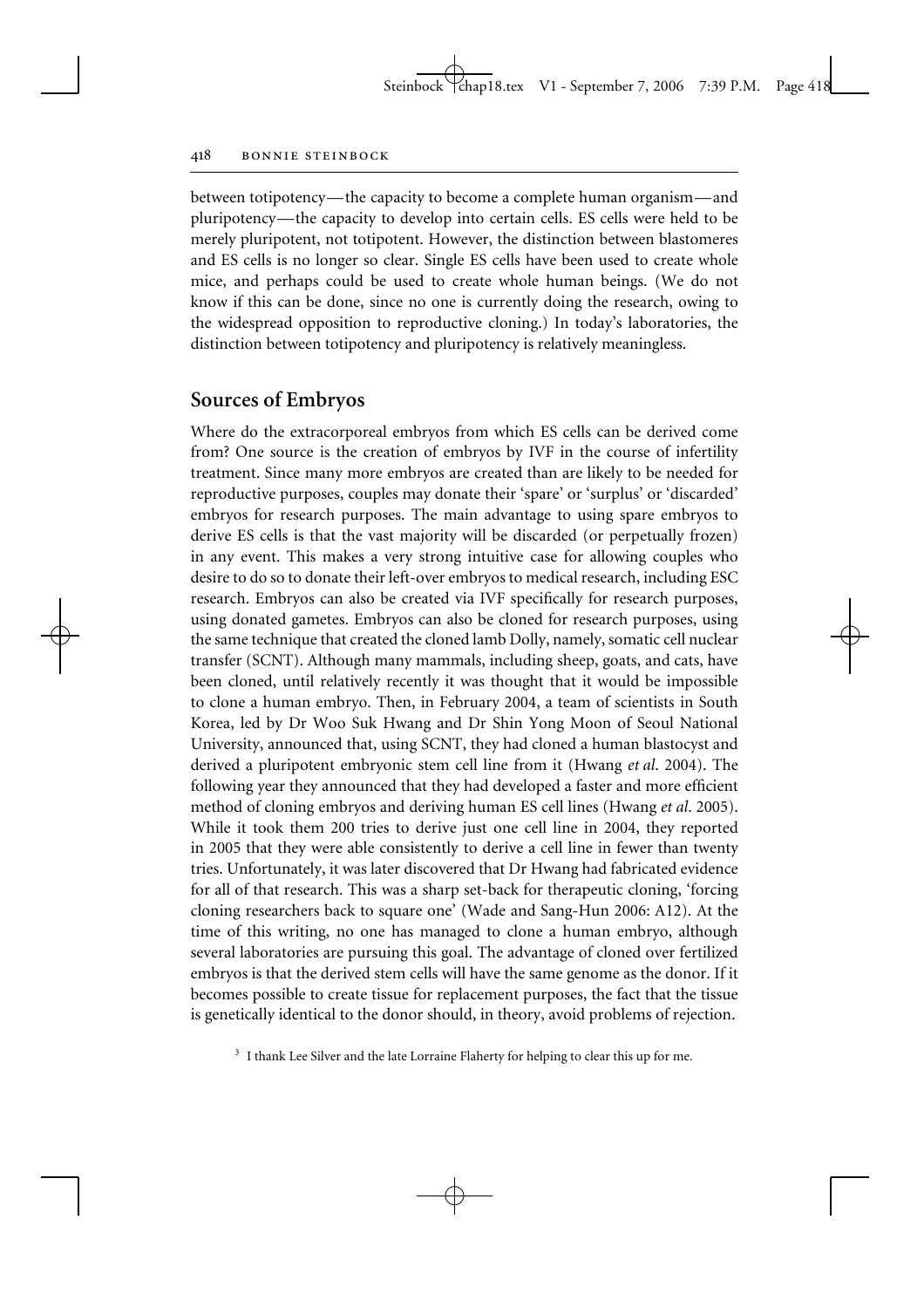#### moral status and human embryos

A similar advantage might be obtained using parthenogenesis, a process by which an unfertilized egg is chemically stimulated to divide into what scientists call 'parthenotes'—embryo-like products from which stem cells may be extracted. Tissue from stem cells derived from parthenogenesis would be easier to match with patients and less likely to be rejected because the parthenote would contain the DNA of only one person. Moreover, because a parthenote is assumed to lack entirely the potential for development as a human being, it is therefore, arguably, not a true embryo. Its creation and destruction might, therefore, raise fewer ethical concerns than those raised by embryos.

## **Other Kinds of Stem Cells**

 $\oplus$ 

Embryonic stem cells are not the only kind of stem cells. Another kind of stem cell is embryonic germ (EG) cells, which are isolated from the gonadal ridges of 5 to 9-week-old fetuses donated after induced abortions. Although there are fewer data from animal EG cell experiments than from ES cell experiments, it is assumed that EG cells have less plasticity, that is, less ability to become different kinds of cells than ES cells, because the EG cells are much further along in development (five to nine weeks as opposed to five to nine days).There are also adult stem (AS) cells, which have been found in many different kinds of tissue, including bone marrow and heart muscle, as well as umbilical cord blood and the placenta. Although the term 'adult stem cells' is widely used, it is slightly misleading, as AS cells are not found only in adults; they are found in children and even in fetuses. A more accurate, though less commonly used, term is 'non-embryonic stem cell'. The primary function of AS cells is to maintain and repair the tissue or cells in which they are found. Research into AS cells does not raise any special ethical issues (beyond the usual ones involved in any research using human subjects) because AS cells can be collected without lasting harm to the donor. However, many scientists believe that AS cells have less clinical promise than ES cells precisely because they are more differentiated and therefore likely to give rise only to a limited number of tissues. For this reason, they are sometimes described as *multipotent*, rather than pluripotent (Chapman *et al*. 1999). However, other scientists argue that, unlike ES cells, AS cells have already proved successful in the treatment of disease, for example, in bone marrow transplants, which have been done for the past thirty years. In November 2004 two studies in the *New England Journal of Medicine* (Laughlin *et al*.; Rocha *et al*.) concluded that umbilical cord blood works nearly as well as bone marrow transplanted from unrelated donors for leukemia patients. Another potential substitute for ethically controversial ES cells is multipotent cells derived from post-birth human placentas. Such cells could be derived without killing embryos, and might prove to have greater potential than AS cells (Yen *et al*. 2005). However, it could be a decade before the required tests and clinical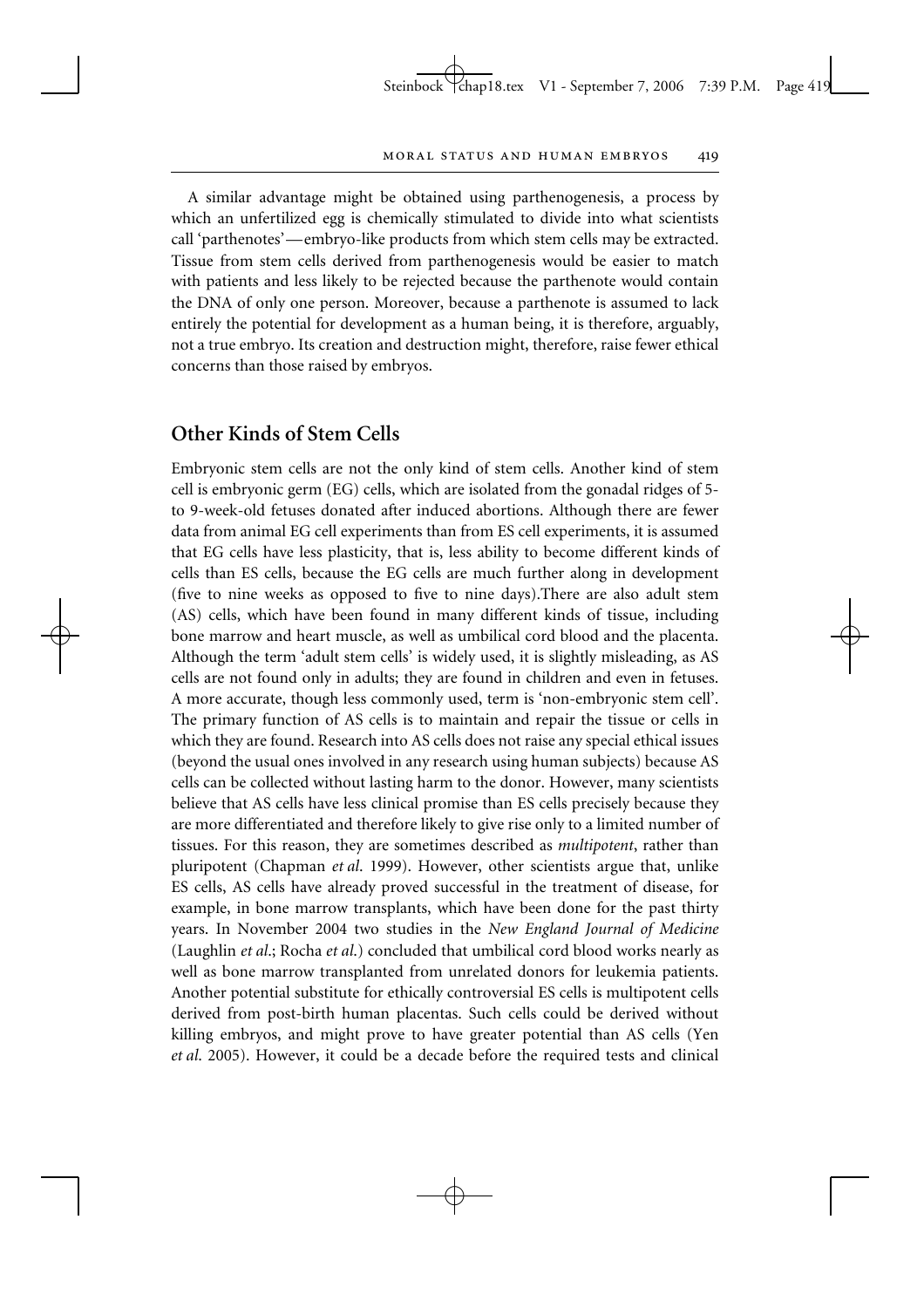#### 420 BONNIE STEINBOCK

 $\oplus$ 

trials to determine the viability of placenta-derived multipotent cells (PDMCs) are completed.

Admittedly, no one can know at this point whether ES cells will live up to their therapeutic promise, or if they will prove more successful than AS cells or PDMCs in the treatment of disease. AS cells might prove better for some diseases than ES cells, despite the greater plasticity of ES cells. At the same time, the fact that no therapies have yet been developed using ES cells is surely no reason not to engage in ESC research. From a *scientific* perspective, it makes sense to do research on all of these alternatives. The real objection to ESC research is moral, not scientific. It is based on the opposition to the destruction of human embryos in biomedical research. 'At the heart of the debates over stem cells and cloning are questions that politicians cannot settle: When does human life begin, and what is the moral status of the human embryo?' (Stolberg 2001). To decide how we should think about human embryos, we need an account of moral status.

#### **The Biological Humanity View** ••••••••••••••••••••••••••••••••••••••••••••••••••••••••••••••••••••••••••••••••••••••••••••••••••••••••••••••••••••••••••••••• •••••••••••••••••••••••••

In the Western moral and legal tradition, it is often taken for granted that what gives someone (full) moral status and moral rights is *biological humanity*. All and only members of the species *Homo sapiens* have full moral status and moral rights. This view of moral status is derived from the Judeo-Christian tradition, which teaches, first, that human beings *alone* of creation are created in God's image, which gives human beings a status far superior to the rest of creation, and second, that *all* human beings are created in God's image, which makes us all God's children. The Judeo-Christian approach is clearly a moral advance over earlier views that limited moral status to members of one's own group or tribe. Theoretically (though often not in reality), it prohibited the enslaving or killing of other human beings simply because they were outsiders. On the traditional view of moral status, *all* human beings count, regardless of race, ethnicity, nationality, or gender.

## **When Does Human Life Begin? The Conception View**

The biological humanity view holds that it is *human beings* who have moral status. But what is a human being? 'Human being' cannot be defined as any entity with a human genetic code, because *every* cell in a human body has a human genetic code. The biological humanity criterion must be understood as according moral status to the human *organism*: an integrated whole with the capacity for self-directed development. Otherwise, there is no way to distinguish human cells, which are merely parts of a human organism, from the organism itself. The next question is 'When is there a human organism?' or 'When does the human organism begin to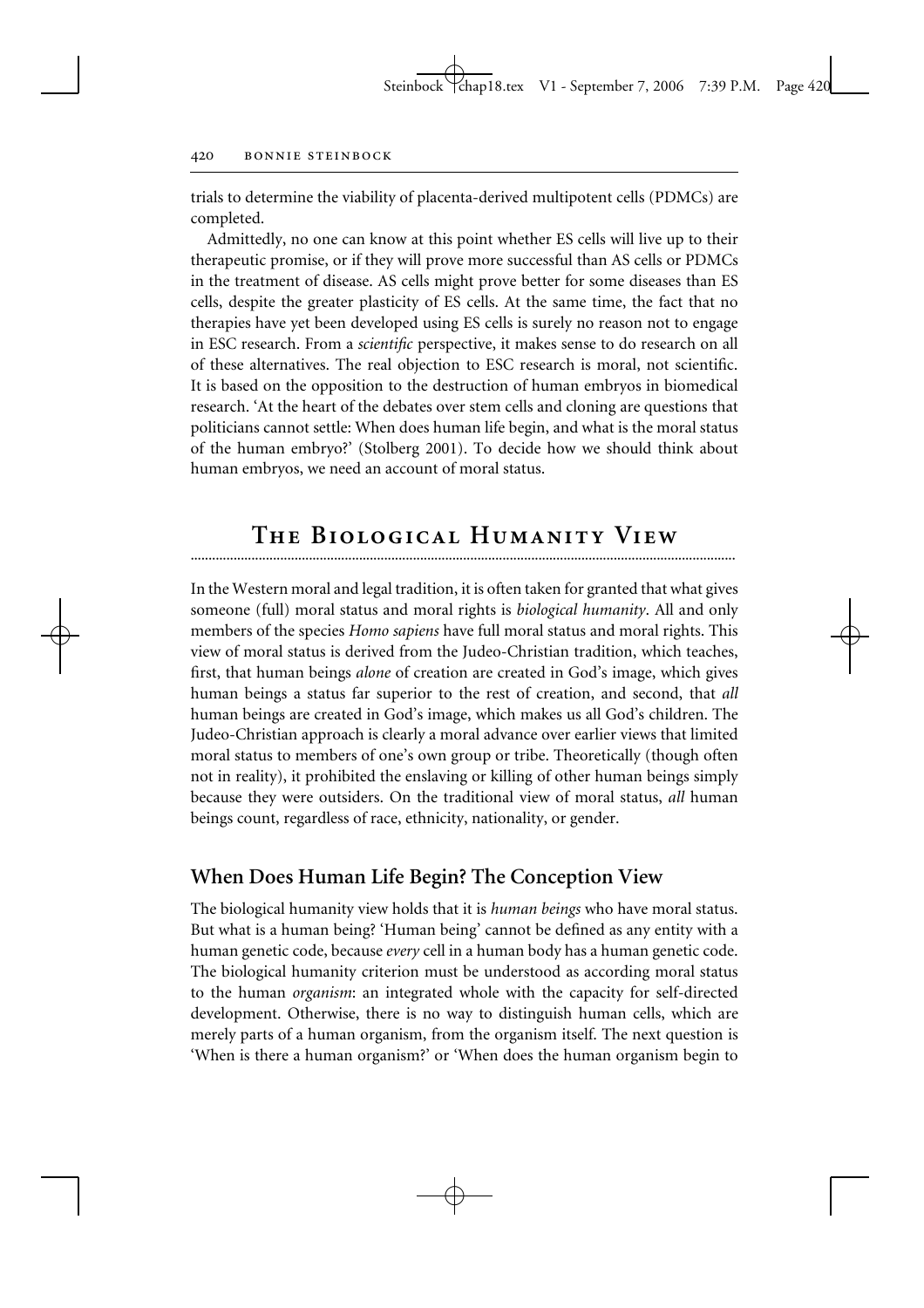#### moral status and human embryos

exist?' One answer is that a human organism comes into existence at conception or fertilization (let us call this the 'conception view'). If we combine the biological humanity criterion of moral status with the conception view about when a human organism begins, we get the view that a fertilized human egg, or human zygote, is a human being with the same moral status as any other human being, such as you or I.

Proponents of the conception view usually hold it to be a matter of 'plain biological fact' that a human organism begins at conception. However, the biological facts are not so simple, owing to the complexities of conception. Contrary to much of the anti-abortion literature, there is no 'moment of conception'. The uniting of sperm and egg—fertilization—is a process that occurs over many hours. Understanding the biology of conception presents complications to the simple picture of the uniting of sperm and egg as the beginning of human life.

During the first hours after penetration, the genetic material provided by the male and female remain segregated. The chromosomes of the egg and sperm remain in their own nuclear envelopes, known as pronuclei, because each contains only half the genetic material found in the normal nuclei of somatic cells. The chromosomes in the two pronuclei duplicate themselves separately, as they migrate toward each other. Once the single-cell zygote divides, the envelopes surrounding the two pronuclei dissolve, and the condensed chromosomes of both paternal and maternal origin align on a common spindle. This merging of chromosomes, known as syngamy, does not occur until the two-cell stage. Now each of the two nuclei of the two-cell embryo contains a complete set of forty-six chromosomes, and fertilization is complete (Silver 1998: 45). This occurs about thirty hours after initial contact of sperm and egg (Mauron 2004: 708). However, it is not clear that there is a uniquely individuated organism even at the two-cell stage, because of what is known as the twinning argument. The blastocyst contains inner mass cells (blastomeres), which are totipotent. Each is capable, if properly manipulated, of developing into a full human being (Green 2001: 48). Embryo splitting occurs naturally in the case of identical twins (or triplets or even quadruplets or quintuplets). Mary Warnock, Chair of the Warnock Committee in Great Britain, alluded to the possibility of twinning by saying, 'Before fourteen days the embryo hasn't yet decided how many people it is going to be' (Lockwood 1988: 190). Thisfact has ontological implications. If the blastocyst can become more than one person, then the relationship between the blastocyst and its later stages is not the same one-to-one relationship that exists between the later embryo and the fetus or born human being (Mauron 2004: 710). The activation of the diploid genome may begin at the blastocyst stage, but because twinning can still occur, that diploid genome is not the genome of one and only one individual. As Green (2001: 29) expresses the point, 'If biological humanness starts with the appearance of a unique diploid genome, twins and triplets are living evidence that the early embryo is not yet one human being, but a community of possibly different individuals held together by a gelatinous

 $\oplus$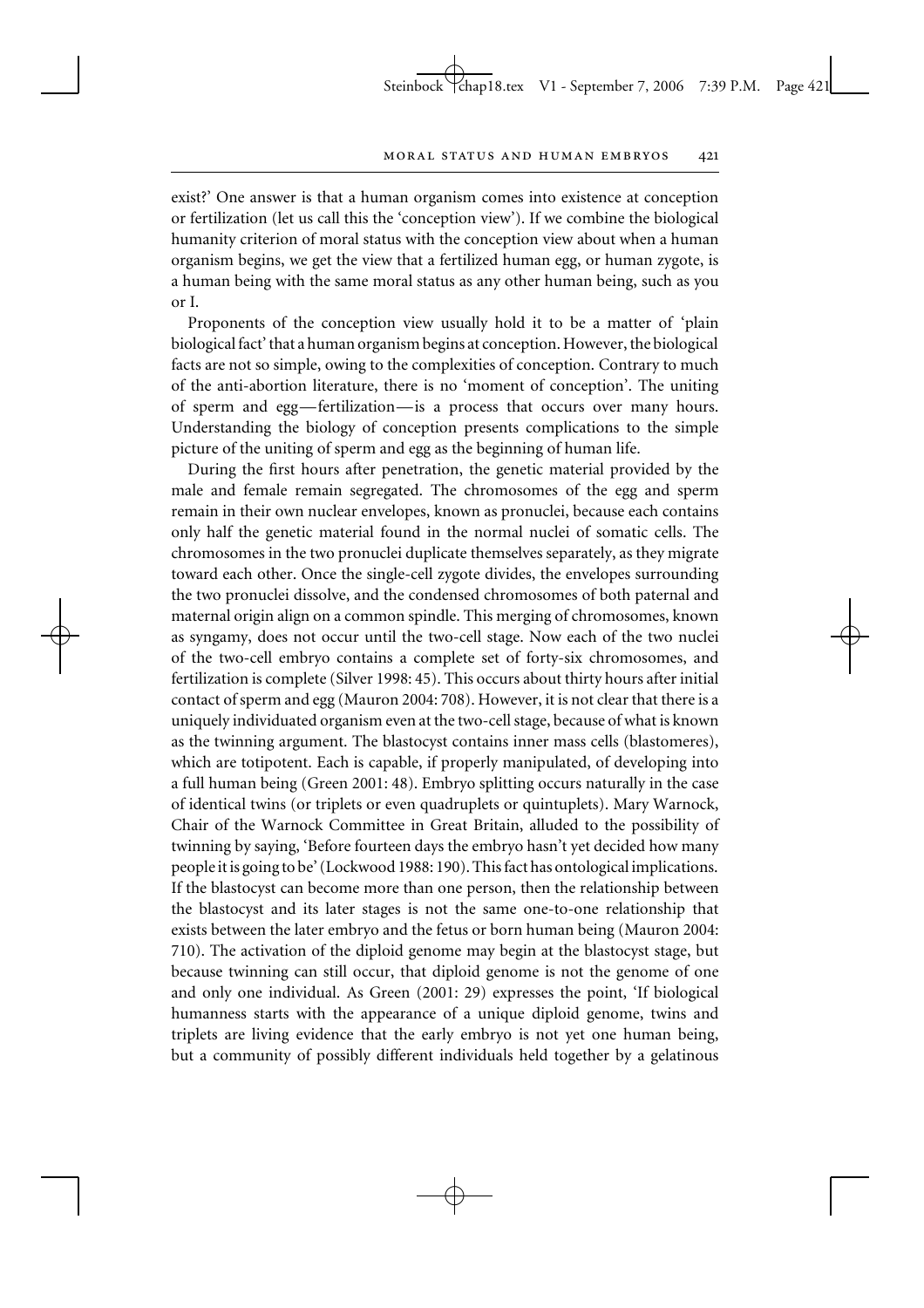#### 422 BONNIE STEINBOCK

membrane.' It is only when twinning is no longer possible that there is a unique human organism. This happens when the primitive streak, the precursor of the nervous system, begins to form. This process, called gastrulation, occurs at about fourteen days after fertilization. This is why the Warnock Committee, as well as the Human Embryo Research Panel in the United States, recommended that research on human embryos should be limited to the first fourteen days of development.

It may be asked, what difference does it make whether the embryo could develop into one human being or two (or three or even more)? Why should the fact that it might become more than one human being deprive the early embryo of moral status? Indeed, if it might become two people, does not that give us twice as much reason to protect it? This question misses the point, which is whether the embryo, which is still capable of becoming two or more people, can be said to be a *unique* individual, for either biological or moral purposes (Green 2001: 31).

We have seen that the line marking the beginning of the new human organism can be drawn at different stages: the very beginning (the penetration of the egg by the sperm); a day or so later, when the chromosomes of the mother and father merge (syngamy); or about two weeks after fertilization begins, when the primitive streak appears (gastrulation), after which twinning is no longer possible. Which of these stages correctly marks the beginning of the new human being? There is no definite, scientific answer to this question, because it depends on one's conception of an organism. One might hold that the cluster of undifferentiated cells within the zona pellucida is sufficiently integrated to constitute an organism, but one might also plausibly maintain that the organism begins to exist only later, when the cells become differentiated and lose their totipotency. Neither view is obviously wrong, and neither is rationally required of us (McMahan 2002: 28).

This indeterminacy regarding the beginning of the human organism may help to explain why adherents of the biological humanity criterion can differ in their views about the moral status of early human embryos, and why many opponents of abortion are not opposed to ESC research.

## **Abortion and Embryo Research**

 $\oplus$ 

'In recent polls, 57 percent of abortion opponents have said they support embryonic stem-cell research. So have 72 percent of Roman Catholics. Senator Orrin Hatch, as anti-abortion as they come, argues that ''a frozen embryo stored in a refrigerator in a clinic" just isn't the same as "a fetus developing in a mother's womb"' (Begley 2001: 24). In a letter to Tommy G. Thompson, the Secretary of the United States Department of Health and Human Services, Senator Hatch wrote, 'To me a frozen embryo is more akin to a fertilized egg or frozen sperm than to a fetus naturally developing in the body of a mother' (Wade 2001: 20). For Hatch, then,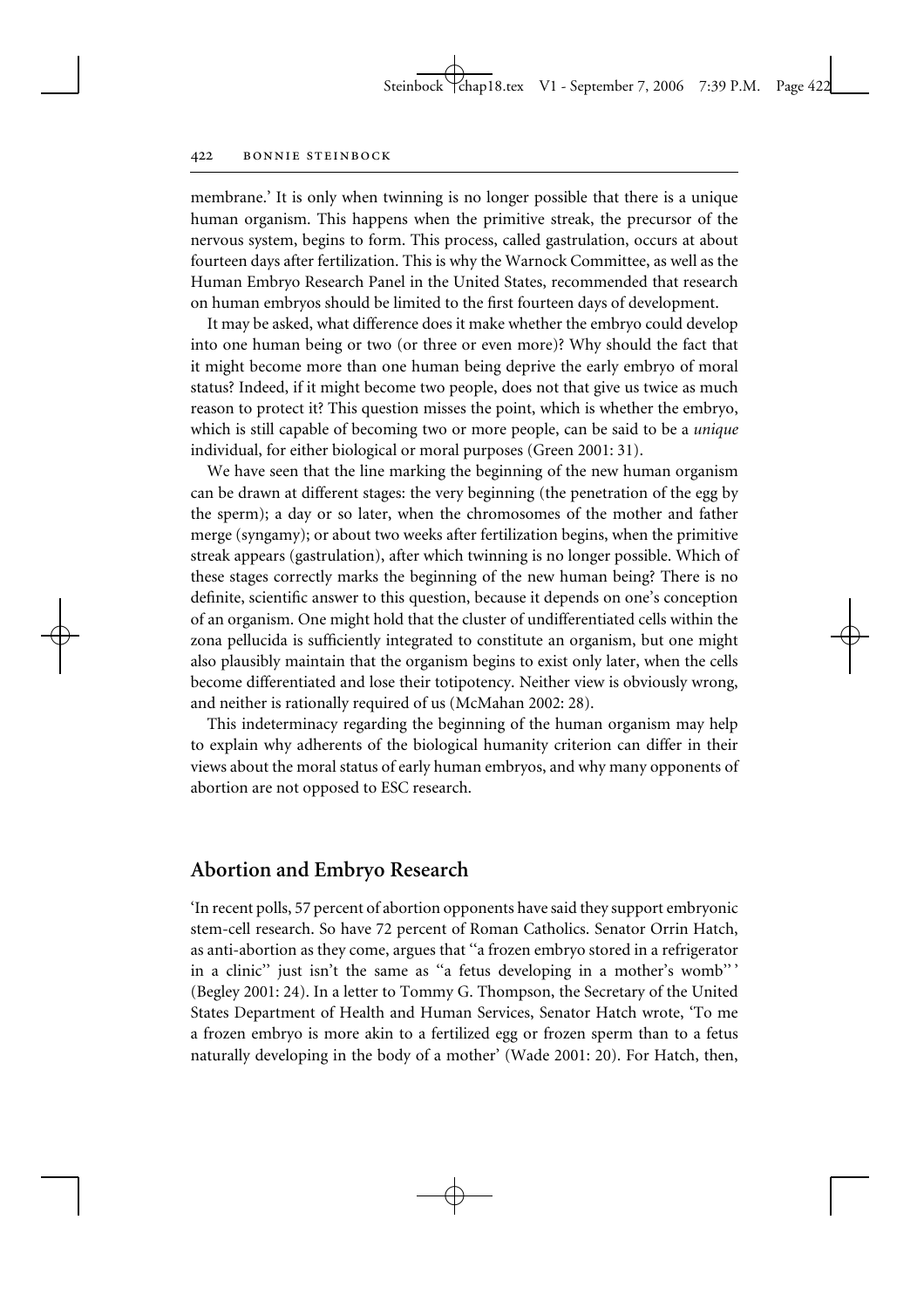#### moral status and human embryos

pregnancy, not conception, marks the beginning of the life of a human being.<sup>3</sup>The fetus growing and developing in its mother's body is a much more developed and complex entity than a pre-implantation blastocyst, and one with which we can more easily identify. As one columnist (Kinsley 2001) expressed it, 'These [blastocysts] are not fetuses with tiny, waving hands and feet. These are microscopic grouping of a few undifferentiated cells.'

> Another explanation for support for ESC research on the part of opponents of abortion is that abortion is morally charged in a way that embryo research is not. How one thinks about abortion depends at least as much on one's views about sexuality, motherhood, and the proper role of women as it does on abstract views about the moral status of the embryo (Luker 1984). For many pro-lifers, abortion is equated with loose morals and the absence of sexual responsibility. By contrast, embryo research is devoid of any sexual connotations, and, moreover, is potentially life-saving, something that is not literally true of the vast majority of abortions.

Even if ESC research is regarded as morally different from abortion, many people remain troubled by the destruction of embryonic life. ESC research would be more acceptable to them if there were a way to derive ES cells (or their equivalent) without killing embryos. This might be achieved by deriving ES cells from no-longer-living embryos or from a biological entity that is not a true embryo. Both of these ideas were presented to the President's Council on Bioethics and discussed in its White **Paper** (2005).<sup>4</sup>

## **Alternative Sources of ES Cells**

Don Landry and Howard Zucker, both from the College of Physicians and Surgeons at Columbia University, propose to derive stem cells from no longer living embryos. Their proposal is based on a close analogy with the use of human cadavers for biomedical research or as sources of organs. If it is acceptable to remove organs from no longer living developed human beings, it should be equally acceptable (and consistent with the Dickey Amendment, which prohibits the use of federal funds for research in which human embryos are destroyed or harmed) to remove stem cells from no longer living human embryos. To be considered for use, embryos

 $\bigoplus$ 

 $\oplus$ 

<sup>4</sup> A similar view is reflected in Jewish Law. Genetic materials outside the uterus have no moral or legal status since they are not part of a human being until implanted in the womb. 'Even in the uterus, the embryo is considered a ''formed'' human fetus only after the first forty days. And as the commandment to save lives is central to Judaism, the creation of embryos by cloning for therapeutic purposes is justifiable' (Neiger 2005). In an interesting parallel, Aquinas also regards forty days after conception as having moral significance, for it is only then that the (male) embryo is supposed to acquire a human form, and thus can have a human soul. Female fetuses do not become ensouled until

ninety days after conception (Cole-Turner 2004: 735).<br><sup>5</sup> For a discussion of all four proposals considered by the President's Council on Bioethics, see Steinbock (2005).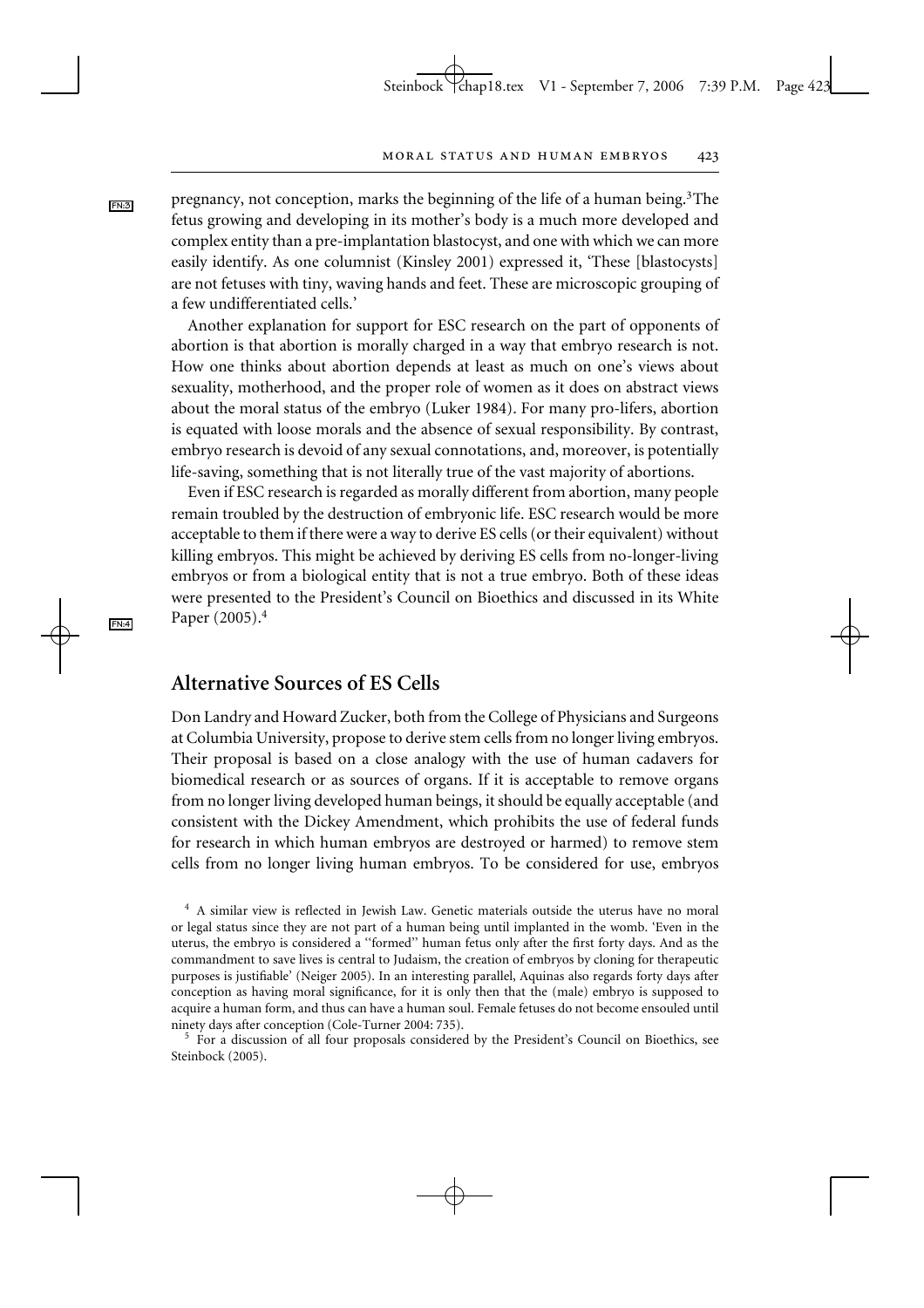#### 424 BONNIE STEINBOCK

 $\oplus$ 

would have to be originally created with reproductive intent, healthy enough to be cryopreserved for future reproduction, and, after thawing, turn out to be dead.

Landry and Zucker apply the traditional concept of death— the irreversible loss of the integrated functioning of an organism as a whole—and apply it to the embryo, using the notion of 'organismic death'. They write:

For a developed human organism, brain death marks the irreversible loss of the capacity for all ongoing and integrated organic functioning. We propose that the defining capacity of a 4- or 8-cell human embryo is continued and integrated cellular division, growth, and differentiation. We further propose that an embryo that has irreversibly lost this capacity, even as its individual cells are alive, is properly considered organismically dead. (Landry and Zucker 2004)

A significant fraction of embryos created *in vitro* simply stop dividing after the four- to eight-cell stage. Most of these spontaneous 'cleavage arrests' are associated with chromosomal abnormalities, preventing the embryos from being a good source for stem cells. However, some turn out to be 'mosaic', that is, they contain some normal blastomeres as well as cells with chromosomal abnormalities. The normal blastomeres could be a source of ES cells.

The proposal raises questions about both the definition of death and the criteria for determining it. The arrested embryos must contain at least some viable cells that retain normal developmental potential; otherwise they will not be a source of stem cells. Placed in the proper milieu, some of these cells might resume dividing. The President's Council on Bioethics asked, 'How, then, can we be sure that such an embryo is really dead? More generally, can we confidently declare that an embryo is dead just because all its cells have stopped dividing? What exactly do we mean by the ''organismic death'' of an embryo?' (2005: 12).

Part of the problem is that the concept of organismic death— the death of an organism *as a whole*—has not been commonly applied to an embryo, that is, to any largely undifferentiated organism so close to the beginning of its life. A further question is how to determine its death. This is more difficult than for an adult because the embryo has no integrating vital organs: no brain to be considered 'brain dead', no heart that has ceased to beat and pump blood (President's Council 2005: 12). Is spontaneous cleavage arrest the same as death? Some might view this question as sophistical. It might be argued that the point is not whether death has occurred. Rather, it is that embryos that have stopped dividing lack the potential for further development. Without the potential for further development, they are not genuine human organisms, and so do not have human moral status.

If, however, the potential for further development is a sine qua non of moral status, then non-viable embryos—embryos that are living but cannot develop further, and therefore are not candidates for transplantation into a uterus—are not human beings. This interpretation is rejected by, for example, the Roman Catholic Church. When Richard Doerflinger, Deputy Director of the Secretariat for Pro-Life Activities, United States Conference of Catholic Bishops, was asked in his testimony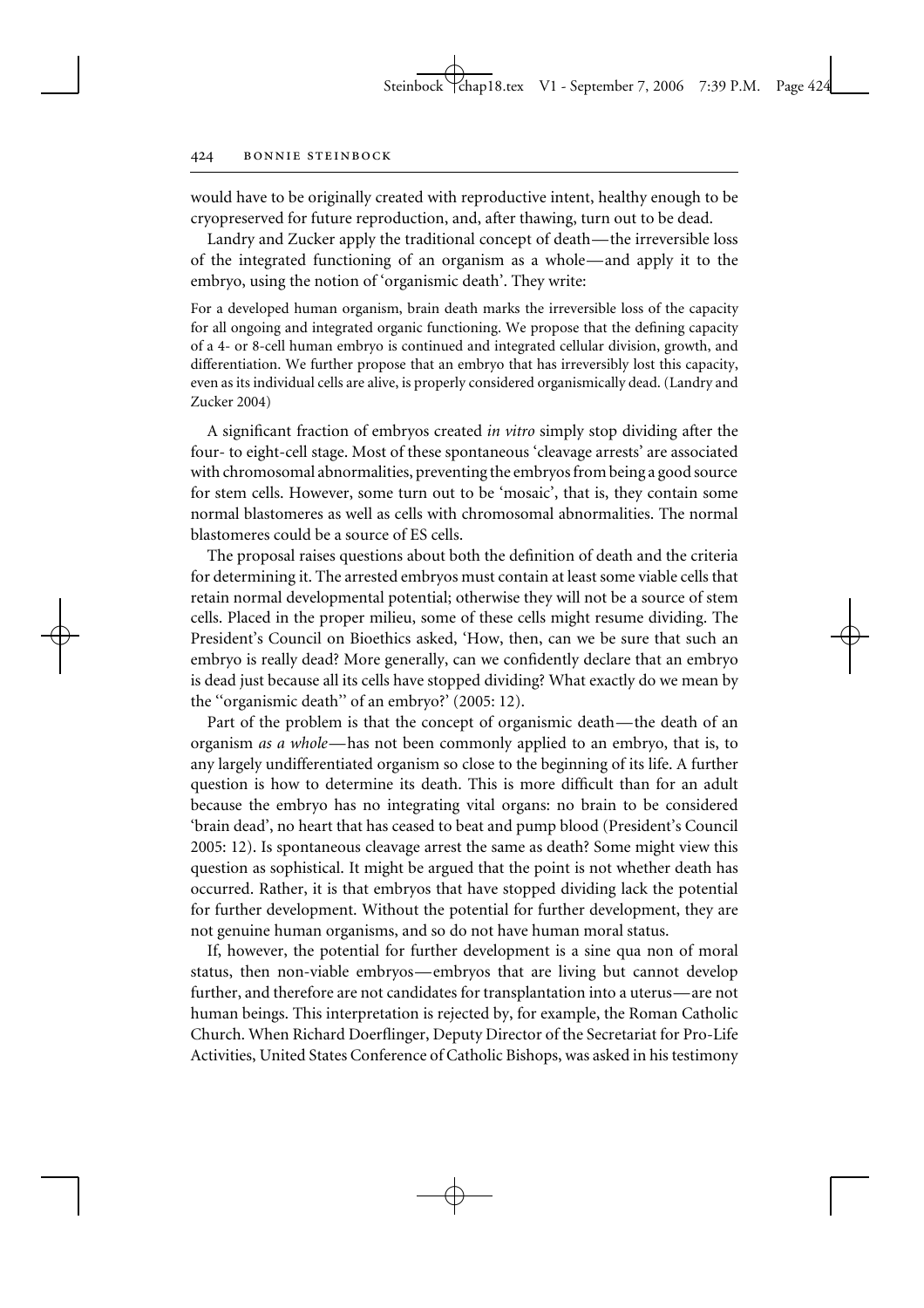#### moral status and human embryos

before the Human Embryo Research Panel (HERP) in 1994 whether it would be permissible to use in research non-viable embryos created during infertility treatment, he gave a categorical 'no'. Their lack of developmental potential does not deprive them of their humanity. Non-viable embryos are dying human subjects, he said, and to use them in research would be just like using a dying AIDS patient in an experiment without that individual's consent (Green 2001: 18). One question, then, about the Landry–Zucker proposal is whether it can persuasively draw a sharp distinction between a dead embryo and a non-viable embryo.

Another proposal comes from Dr William Hurlbut, who is himself a member of the President's Council. Rather than redefining embryo death, Hurlbut proposes a technique that would create a biological artifact, lacking the moral status of a human embryo, from which pluripotent stem cells could then be derived (President's Council 2005: 36). According to Dr Hurlbut, what differentiates a human embryo from other human cells is that it contains within itself the organizing principle for the self-development and self-maintenance of the full human organism. An entity that lacked this intrinsic potential for development would not be a true embryo. This can happen in natural reproduction, when an embryo lacks certain essential elements, making it impossible for the embryo to develop. For example, research in mice has demonstrated that mutations in the Cdx2 gene cause death at the blastocyst stage because the embryos fail to form a trophectoderm, which normally gives rise to the placenta. Hurlbut's proposal attempts to mimic these natural examples, using a technique he calls altered nuclear transfer (ANT). ANT is based on the SCNT technique, with one modification. Particular developmental genes in the somatic cell nucleus would be silenced prior to transfer to the enucleated oocyte. 'Removal of cells from, or even disaggregation of, this artifact would not be killing or harming, for there is no living being here to be killed or harmed' (President's Council 2005: 37). To ensure that the stem cells taken from the artifact were usable, the missing genes would be reinserted after the cells were extracted.

Since ANT is as yet untested experimentally (even in animals), it is not known whether it would work in humans. SCNT, which inserts a normal nucleus into the enucleated egg cell, has proven difficult enough; some commentators are highly skeptical that ANT, which inserts a defective nucleus into the egg cell, would work (President's Council 2005: 90). Another source of opposition comes from those who think it is unethical to create embryo-like entities and then intentionally modify them to prevent them from developing into human embryos. Robert Lanza of Advanced Cell Technologies says, 'I think this is an abuse of cloning technology. It will be a sad day when scientists use genetic manipulation to deliberately create rippled embryos to please the Church' (Holden and Vogel 2004: 2175).<sup>5</sup>

 $\oplus$ 

<sup>6</sup> In their White Paper, the President's Council on Bioethics (2005: 69) makes the following observation: 'Curiously, in September 2002, Advanced Cell Technology, the company for which Dr. Lanza works, filed a patent for producing genetically altered artificial embryo-like entities, partly for the same purposes.'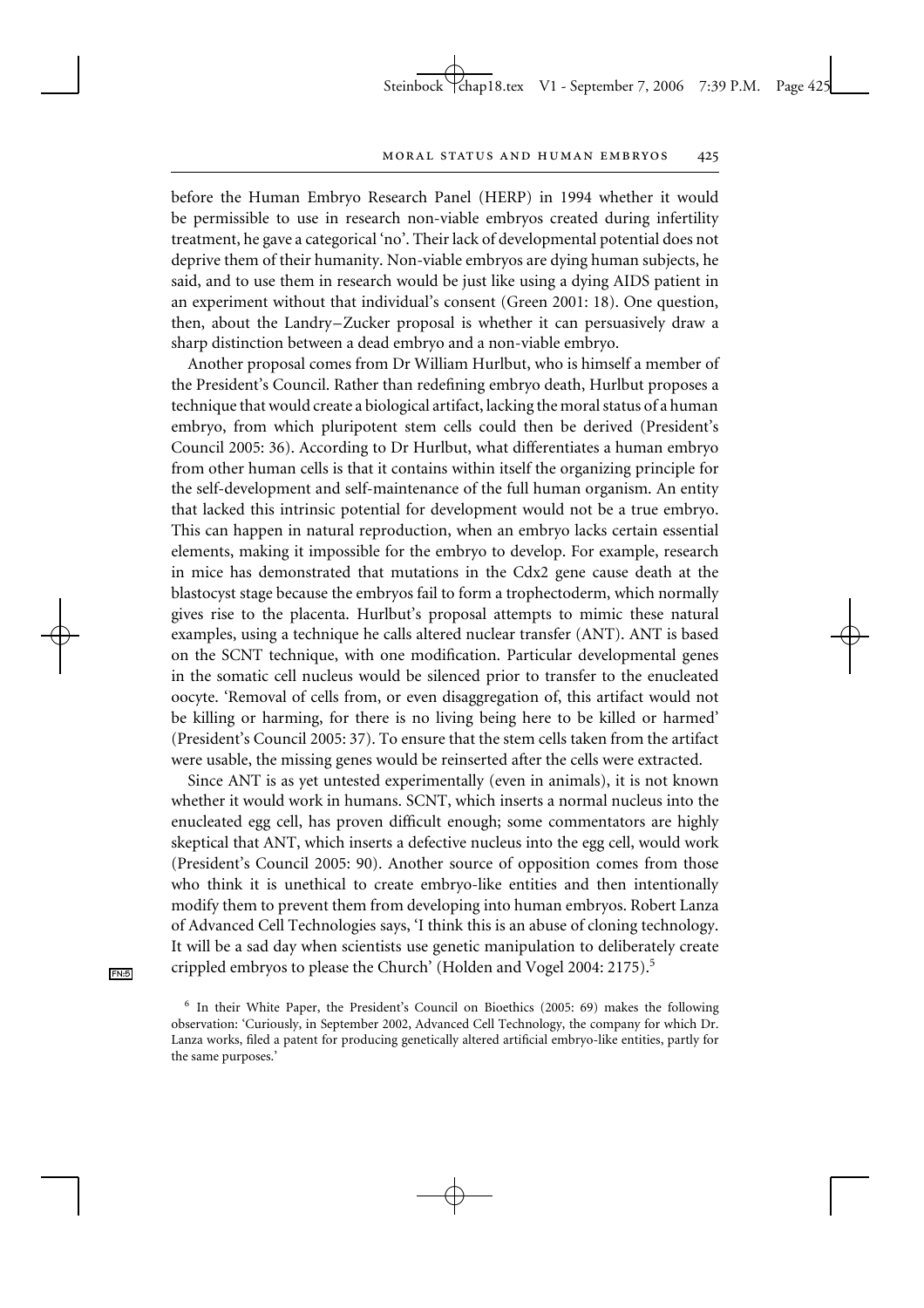#### 426 BONNIE STEINBOCK

 $\oplus$ 

The Hurlbut proposal is based on the idea that human pluripotent cells might be derived from something that is not an embryo, not an organism, not a 'living being'. However, as we saw earlier, some maintain that a distinctive human organism appears only at gastrulation, when twinning is no longer possible. If blastocysts are not uniquely distinctive human organisms, it is not clear why ANT is superior to SCNT, or the use of spare IVF embryos. Moreover, ANT is complex, technically challenging, and not even testable without time-consuming experiments involving substantial investment of precious resources (President's Council 2005: 47), and so could set back the progress of ESC research considerably. As Michael Gazzaniga, a member of the President's Council, expressed it in an appendix to the White Paper: 'Why delay what we know works with this sideshow?' (2005: 77).

The motivation for finding alternative sources of human pluripotent cells is the conviction that the destruction of human embryos is morally wrong. This is in turn based on acceptance of the biological humanity criterion. But is this the correct criterion of moral status? In the following sections I will argue that it is not, that species membership by itself does not endow or deprive a being of moral status. I begin with the critique of the biological humanity criterion of moral status presented in Mary Ann Warren's classic article on abortion (1973).

## **The Person View** ••••••••••••••••••••••••••••••••••••••••••••••••••••••••••••••••••••••••••••••••••••••••••••••••••••••••••••••••••••••••••••••• •••••••••••••••••••••••••

**Warren argues that the conservative**<sup>6</sup> on abortion confuses two distinct senses of the word 'human being': a biological or genetic sense which means 'member of the species homo sapiens' and a moral sense which means 'full-fledged member of the moral community'. Unquestionably, the human fetus is human in the biological sense (what else could it be?), but it does not follow that it is human in the moral sense. Indeed, this is exactly what is at issue in the abortion debate. It needs to be *argued* (not simply assumed) that biological humanity endows a being with moral humanity. And this, Warren maintains, cannot be done.

> To show the irrelevance of species membership to moral status, Warren gives the following thought experiment: Imagine we came into contact with non-humans who were sentient, rational, and capable of moral agency (for example, intelligent aliens, like ET). Surely the fact that they were not genetically human, not members of our species, would not determine, or even be relevant to, their moral status. We would not be justified in eating them, or enslaving them, or putting them in zoos, or using them (without their consent) in scientific research. This shows that being biologically human is not a necessary condition of moral status. Nor is it a

<sup>7</sup> The terms 'conservative' and 'liberal' are terms of art, standard in the abortion literature, and are not intended to convey general political positions.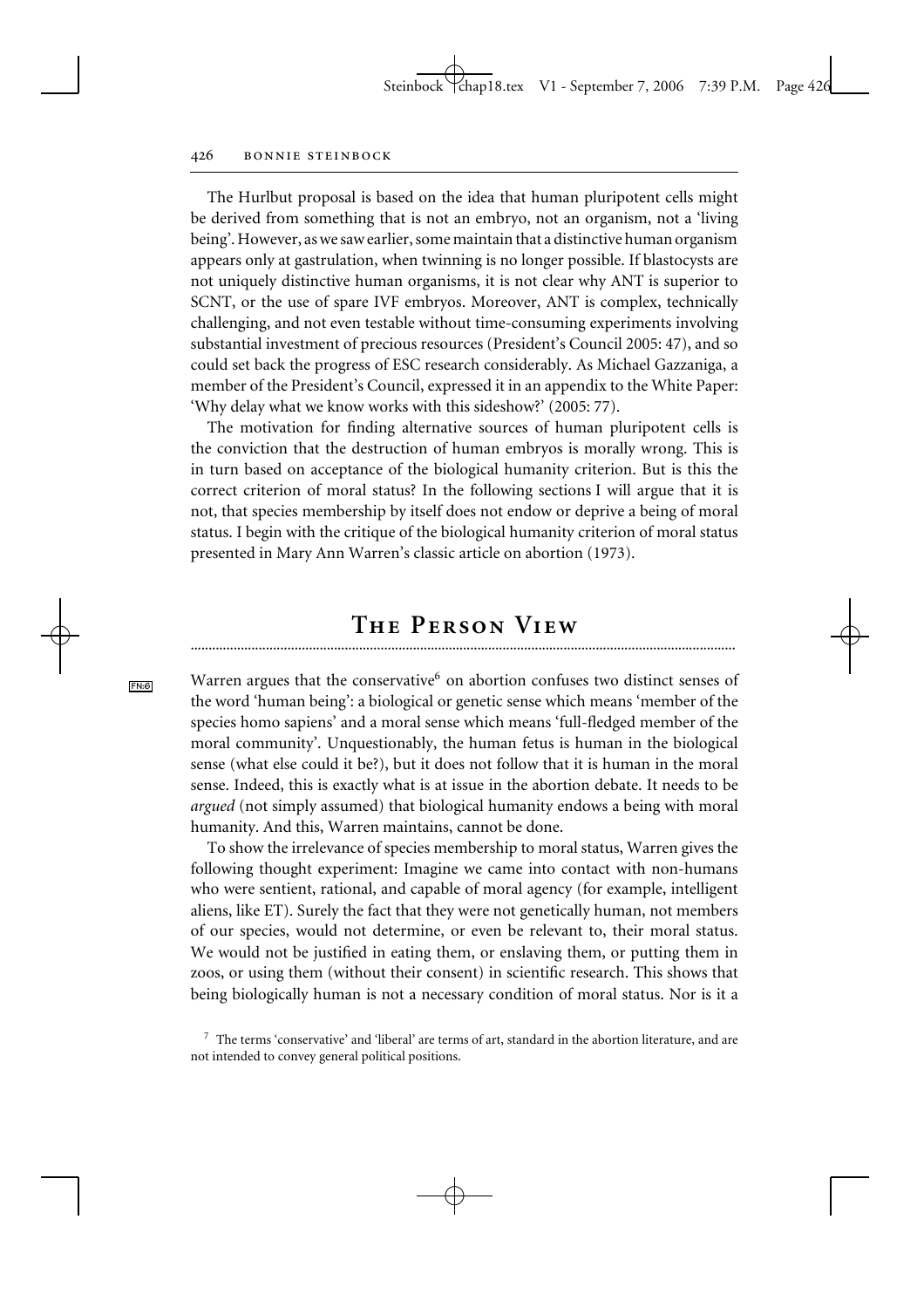#### moral status and human embryos

sufficient condition, according to Warren, for some genetic human beings lack full moral status, for example, irreversibly unconscious human beings, such as those in a persistent vegetative state (PVS) or anencephalic infants, who are born without a cerebral cortex. Someone in PVS is alive, but, as it might be expressed, the person is no longer there. Anencephalic infants are biologically human, but without a cerebral cortex, they lack the capacity to become persons. According to Warren, it is persons who have moral status, and genetic humanity is only an imprecise marker for personhood. Warren then goes on to suggest that the traits that are most central to the concept of personhood are sentience (the capacity to experience pleasure and pain), consciousness, self-consciousness, the capacity for reasoning, self-motivated activity, and the capacity to use language. Warren does not give an account of why these traits have moral significance, but rather suggests that if we were trying to decide whether an alien life form has 'human rights' or whether it may be used, for example, as a source of food, it would be the presence or absence of these traits that would settle the question.

The implication for the moral status of embryos is clear. Embryos have none of the person-making characteristics Warren enumerates. As we have seen, whether very early embryos are human organisms, and thus qualify as human beings in the genetic sense, can be debated, but ultimately it does not matter on the person view, since it is persons, not genetic human beings or human organisms, that have moral status.

Warren's claim is not that moral status is contingent on possession of *all* the person-making characteristics she lists. It is rather that beings that have *none* of these characteristics cannot be persons, or human beings, in the moral sense. Since embryos have none of these characteristics, they cannot be members of the moral community. Moreover, even late-gestation fetuses have fewer person-making characteristics than most adult mammals, or even an adult fish. If fish do not have a right to life, neither do fetuses.

 $\oplus$ 

One obvious difficulty with the person view is that it appears to exclude many individuals who most of us think are members of the moral community, such as elderly people with advanced dementia, individuals with severe developmental disabilities, and even normal newborns. (Their potential to become persons cannot be a basis for ascribing moral status to them without being a basis for ascribing moral status to fetuses and embryos.) Advocates of the genetic humanity criterion maintain that any criterion other than genetic humanity will have this fatal flaw. However, it may be possible to modify the person view so that it does not exclude so many human beings from the moral community. Instead of basing moral status on fairly high level abilities, such as the capacity for abstract thought or self-consciousness, it can be argued that the important characteristic is *sentience*, or the capacity to feel pain (and pleasure). An advantage of sentience-based views is that they are more inclusive, and thus less counter-intuitive, than views based on personhood.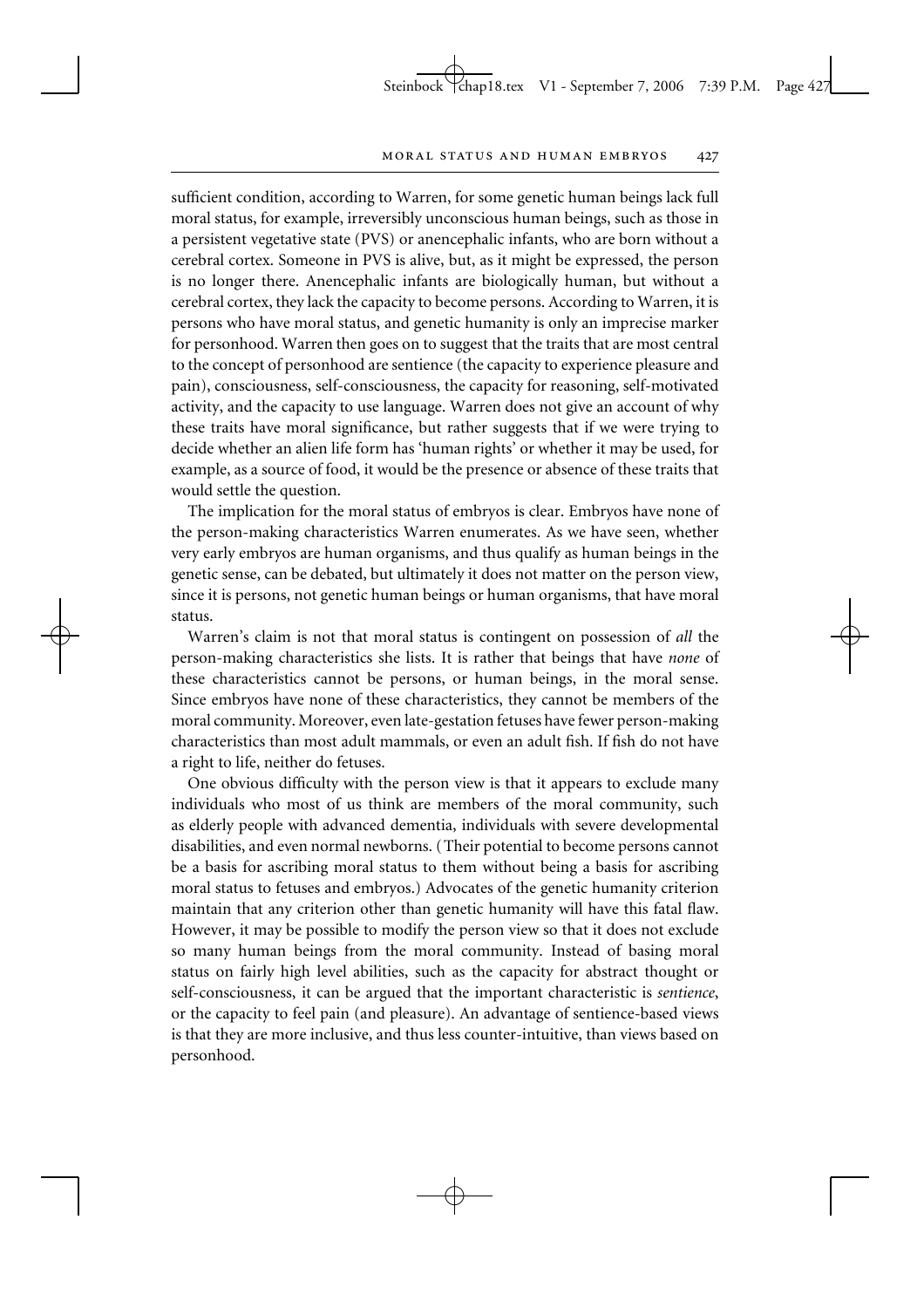#### bonnie steinbock

Another defect of the person view is its failure to explain*why* certain psychological abilities, such as the ability to use language or to reason, are relevant to moral status, treatment, and rights. By contrast, the moral relevance of sentience is clear: the fact that a being can suffer gives us a reason to treat it in certain ways and not in other ways. To take a homely example, it is morally permissible for a child to pluck the petals off a daisy, while saying 'He loves me, he loves me not'. It is not permissible for the child to pull the legs off an insect, or the feathers off a (trapped) bird. It *matters* to sentient beings what one does to them; they have a stake in their own lives and how their lives go. This insight is central to what I call 'the interest view'.<sup>7</sup>

 $\oplus$ 

## **The Interest View** ••••••••••••••••••••••••••••••••••••••••••••••••••••••••••••••••••••••••••••••••••••••••••••••••••••••••••••••••••••••••••••••• •••••••••••••••••••••••••

The interest view of moral status derives from Joel Feinberg's 'interest principle', which was intended to answer the question, What kinds of beings logically can have rights? Feinberg (1974) suggests that the answer comes from the purpose or function of rights, which is to protect interests. The interest principle states that rights-holders must be capable of having interests of their own, which rights are intended to protect. Feinberg's insight about the logical conditions of having rights can be applied more generally to having moral status. For what is it to have moral status? As noted earlier, an entity has moral status if it counts or matters, from 'the moral point of view' (Baier 1965). And this in turn means that when we moral agents are deciding what we ought to do, we are required to take its interests seriously. Obviously, if a being does not have interests, its interests cannot be considered.

Next, Feinberg makes a conceptual connection between interests and sentience. In general, to have an interest in something is to have a stake in it. Interests are connected to what we care about or want, to our concerns and goals, to what is important or matters to us. If we think of interests as stakes in things, and understand what we have a stake in as defined by our concerns, by what matters to us, then the connection between interests and sentience becomes clear. Sentience, narrowly conceived as the ability to feel pleasure and pain, can be thought of more broadly as the capacity for having experiences of any kind, for awareness of our surroundings. Sentience, broadly conceived, is a necessary condition for having interests, for beings that completely lack awareness or experiences cannot care FN:8 about anything.<sup>8</sup> Nothing matters to non-sentient, non-conscious beings.

 $^8$  This section summarizes the main arguments in Steinbock (1992, ch. 1).  $^9$  There are some human beings who lack the capacity to feel physical pain. It is sometimes claimed that such people are a counter-example to the claim that only sentient beings have interests. However, I would say that while it is true that they are not sentient in the extremely narrow sense of being able to feel physical pain, they are sentient in the sense of having sensory experiences, such as vision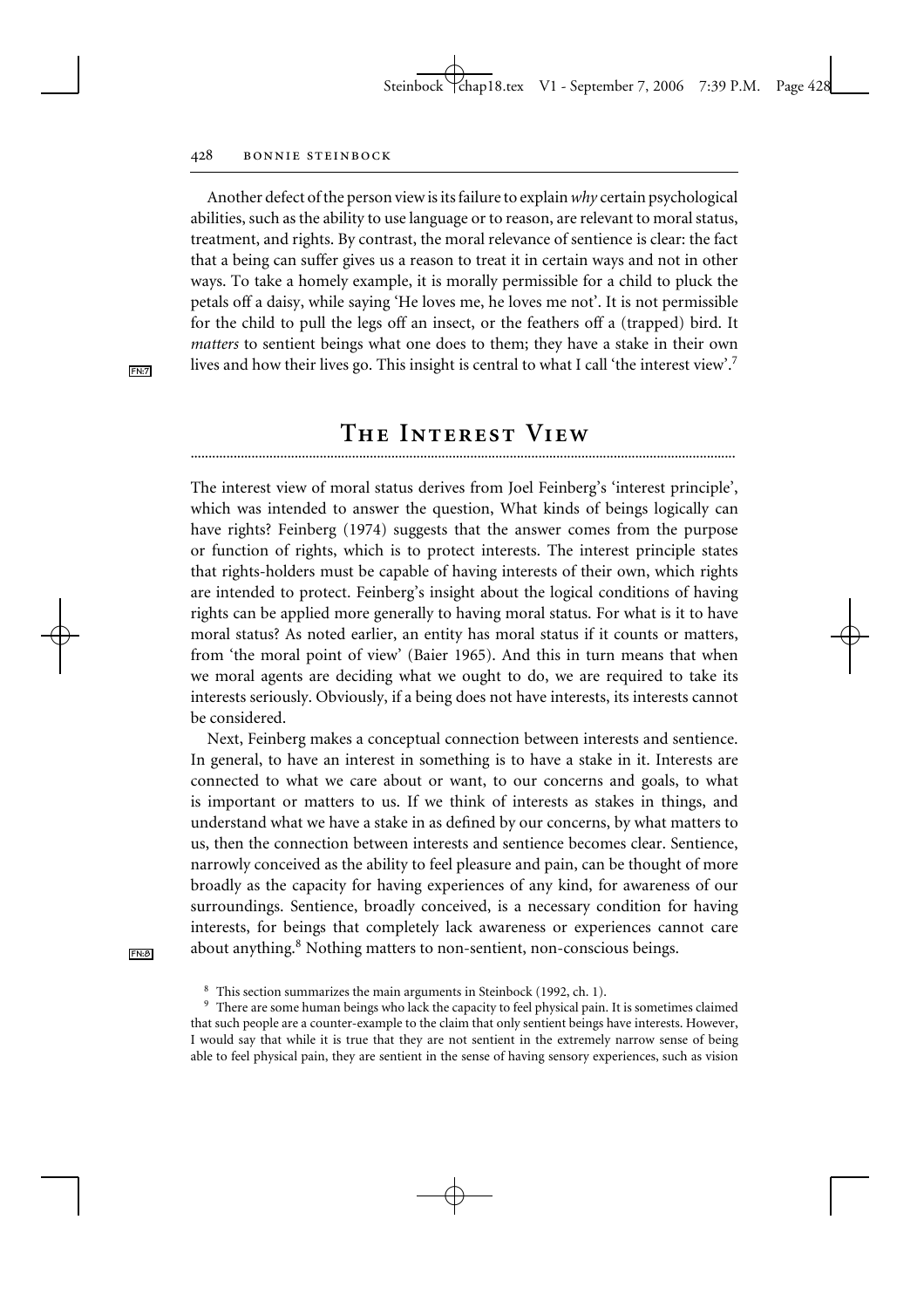#### moral status and human embryos

One question raised by sentience-based views is, which living organisms are sentient? Surely all mammals are sentient (though Descartes, justifying vivisection, notoriously denied this), but what about clams or insects? Ants sprayed with insecticide will scurry away, and if directly hit, will writhe. If lemon juice is dropped on a clam, its muscles contract. Are these pain behaviors, or mere reflexes, analogous to heliotropism in plants? To some extent, this is an empirical question. We ascribe sentience to mammals, but not to plants, because plants do not have a nervous system. Whether insects or mollusks can feel pain depends, in part, on the kind of nervous system, if any, they have. But in part this is a conceptual question about what sentience, or consciousness generally, is. We have an intuitive notion of what it is to be 'awake and aware', but the analysis of consciousness is difficult, controversial, and (obviously) not something to be attempted here. Suffice it to say that if the bar is set too low, then any living creatures that react to their surroundings, e.g. bacteria, will be said to be sentient. Set the bar too high, and beings that lack self-consciousness, e.g. dogs and human babies, will be said not to be sentient. What is needed, for moral purposes, is a notion of sentience that is connected with feelings. Babies can experience pain, loneliness, and fear, and they can be comforted and soothed. Bacteria cannot.

To understand the importance of sentience to moral status, consider something that is undoubtedly non-sentient: an ordinary rock, say. It is impossible to think of a rock as having interests. This is because it does not matter to the rock what is done to it. A rock has no interests of its own, and so no welfare that is compounded out of its interests. Nothing can be done for *its* sake. Thus, sentience appears to be both a necessary and a sufficient condition for having interests. Necessary, because unless a being is sentient, it does not matter to it how it is treated. Sufficient, because if a being is sentient, it does matter to it how it is treated. Thus, *all* sentient beings have moral status. And *only* sentient beings have moral status because without the capacity for sentience—or, more broadly, experiences and emotional states that accompany them—a being cannot have interests and a welfare of its own, making it impossible to consider its interests and welfare from the moral point of view.

 $\oplus$ 

The implication of the interest view for embryos is exactly the same as the implication of the person view: embryos have no moral status. They are not sentient beings; they are not even close. A blastocyst, lacking even the very beginnings of a nervous system, has about as much consciousness as a plank of wood. And even after the primitive streak forms, at around fourteen days after fertilization, the nervous system is too undeveloped to make possible any experiences, even the most rudimentary ones, such as the experience of pain. Without experiences of any kind, embryos cannot have wants. Without wants, they cannot have a stake in

and hearing, and presumably are capable of experiencing physical pleasure. They are also sentient in the broader sense of having the capacity for conscious experiences. Admittedly, they do not have an interest in not experiencing physical pain (since they cannot feel it), but this does not mean that they do not have other interests, including an interest in continued existence.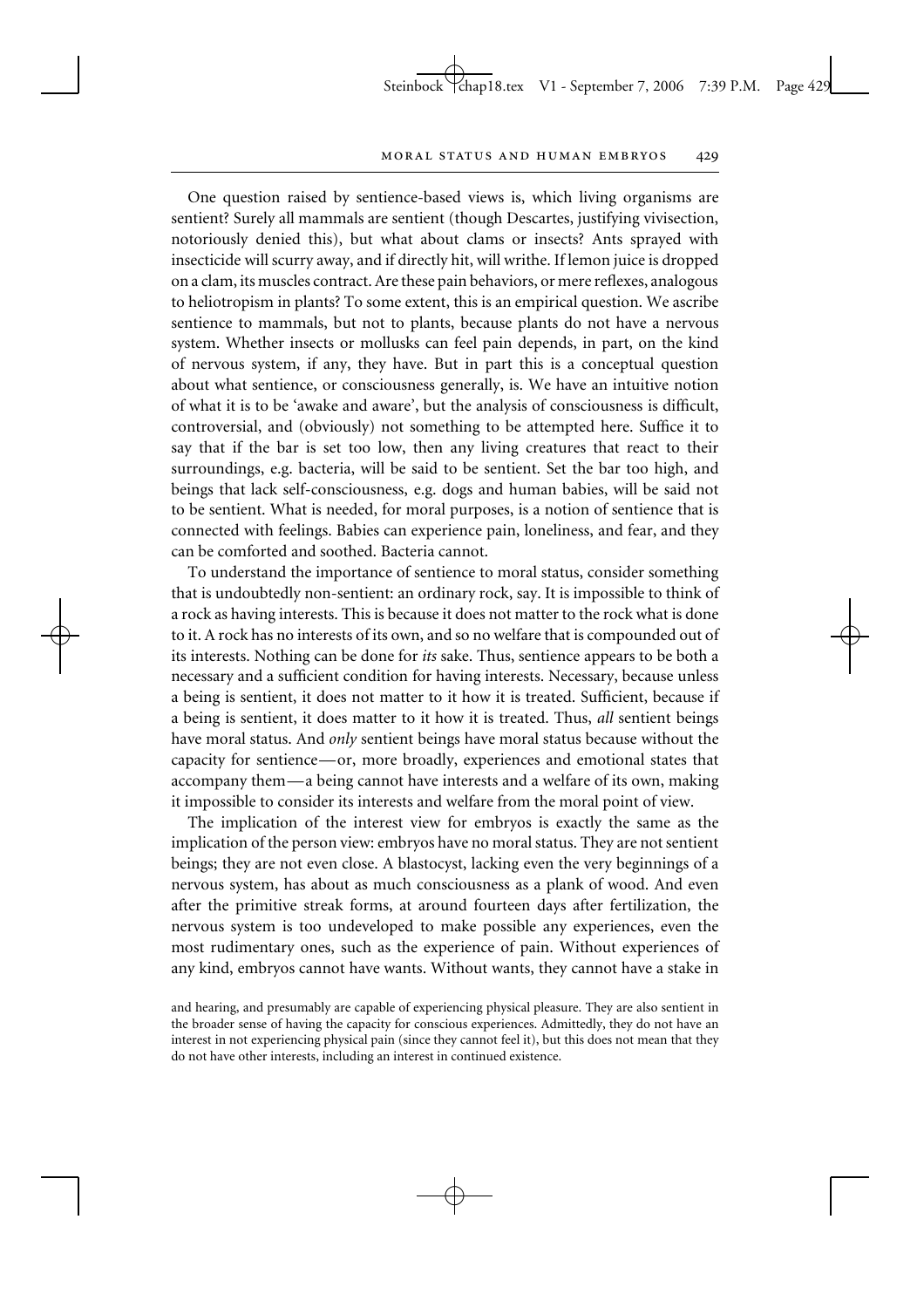#### 430 BONNIE STEINBOCK

 $\oplus$ 

anything, including their health or continued existence. I am certainly not denying that embryos can be healthy or deformed, or that they can live or die. My claim is rather that they do not have an interest in being healthy or in continuing to exist.

Some people think this is because I have confused two senses of 'interest'. In the first sense, which we may call interest<sub>1</sub>, to have an interest is to *take* an interest in something, or to be interested in it. Another sense of 'interest', which we may call interest<sub>2</sub>, refers to things that are *in* someone's interest. Taken together, a being's  $interests<sub>2</sub>$ —all those things that are in its interest—constitute its welfare. The two senses do not always or necessarily coincide. I can *take* an interest in something (e.g. eating rich desserts) without its being *in* my interest; equally, something can be *in* my interest, or promote my welfare (e.g. refraining from rich desserts) even though I do not *take* any interest in it. Lacking any form of consciousness, embryos clearly cannot have interests<sub>1</sub>, but does that mean that they cannot have interests<sub>2</sub>? Don Marquis thinks they can. He writes, 'The plant world appears to provide counter-examples to this assertion. Plants can flourish or wither. Therefore, they seem to have a welfare of their own' (Marquis 1994: 73).

But this is exactly what I wish to deny. From the fact that plants can flourish or wither, I do not think it follows that they have a welfare of their own. To say that a being has a welfare of its own suggests that one can act on its behalf, or for its sake. Clearly, one can do this for sentient beings, to whom it matters how their lives go. It does not matter to mere things, or to living non-sentient beings, like plants. For this reason, I do not think that they have a welfare or sake of their own, at least not in the sense in which sentient beings do. *We* may have reasons to make sure plants do not die, but the reasons do not refer to *their* welfare. In seeking to preserve them, we are not acting on their behalf.

However, even if this is right about plants, it may be objected that it is not right about embryos, because of an important difference between plants and embryos, namely, that embryos can, and plants cannot, become conscious beings with interests and a welfare of their own. This insight is the basis of Don Marquis's 'future-like-ours' (FLO) account of the wrongness of abortion (Marquis 1989).

## **Marquis and the FLO Account**

••••••••••••••••••••••••••••••••••••••••••••••••••••••••••••••••••••••••••••••••••••••••••••••••••••••••••••••••••••••••••••••• •••••••••••••••••••••••••

Marquis begins by asking why it is prima facie wrong to kill an adult human being, and answers that killing inflicts on the victim one of the greatest losses one can suffer: the loss of one's life. 'The loss of one's life deprives one of all the experiences, activities, projects, and enjoyments that would otherwise have constituted one's future *...* . Inflicting this loss on me is ultimately what makes killing me wrong'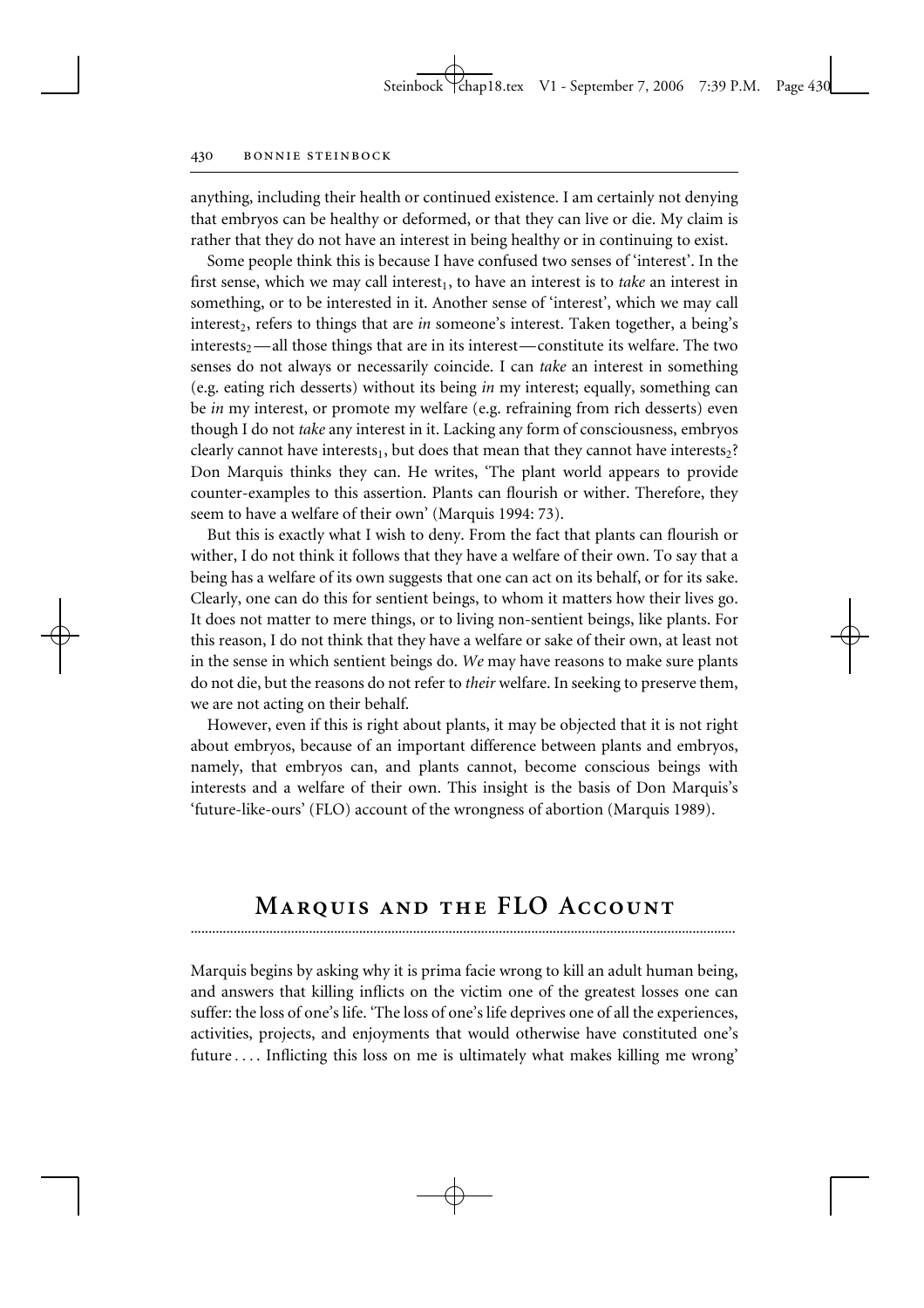#### moral status and human embryos

 $F<sub>FN:9</sub>$  (Marquis 1989: 189–90). But exactly the same loss is inflicted on a fetus<sup>9</sup> when it is aborted. If it were not aborted, it would come to have a life it would value and enjoy, just as you and I value and enjoy our lives. Therefore, abortion is seriously wrong for the same reason that killing an innocent adult human being is seriously wrong: it deprives the victim of his or her valuable future. Although admittedly an early-gestation fetus has no desires now, and thus cannot *take* an interest in anything, Marquis insists that the early fetus nevertheless has an interest<sub>2</sub> in its future; a valuable future is *in* its interest. Just as we can attribute interests to a presently insentient being (someone in a temporary coma, for example) in virtue of desires it had when it was formerly sentient, we can 'attribute interests to a presently insentient being in virtue of its well-being at some future sentient stage of its natural history' (Marquis 1994: 72).

> One of the defects of the interest view, according to Marquis, is that it cannot explain the wrongness of killing a temporarily comatose individual. For if sentience is a condition of having interests, then someone in a coma has no interests, including the interest in continued existence. Since everyone agrees that it would be wrong to kill someone in a temporary coma, the explanation has to be in terms of the value of his future existence. But exactly the same future of value applies to the presently non-sentient fetus.

> This is a mistaken representation of the interest view. On the interest view, a temporarily comatose person *does* have an interest in continued existence based on the desire to go on living. Admittedly, while comatose, he does not have that or any other *conscious* desire. But he still *has* desires, in a dispositional sense. This is persuasively argued by David Boonin (2003), who draws an analogy between desires and beliefs. Not all of our beliefs are ones of which we are consciously aware. They are not all *occurrent* beliefs. Many of our beliefs are *dispositional*. For example, it is unlikely that ten minutes ago you were consciously aware of believing that a triangle has three sides; it was not an occurrent belief. Yet it is one of your beliefs, a belief you already have. It would be implausible to think that it goes out of existence when you go to sleep and is created again when you wake up.

> The same is true in the case of desires. My desire to go on living is not one I consciously entertain very often, but it is one of my desires, and remains so when I am asleep or temporarily comatose. Thus, contrary to Marquis, the example of a temporarily comatose adult does not expose a deficiency in the interest view. The interest view does not (implausibly) require permanent wakefulness as a condition of moral status. However, it does limit moral status to beings that have been at some time conscious and sentient, for this is a condition of acquiring interests. To be precise, then, we should say that sentience is a condition, not of *having* interests, since temporarily non-sentient beings can continue to have interests in

 $\bigoplus$ 

 $\oplus$ 

<sup>&</sup>lt;sup>10</sup> Marquis (1989) refers to fetuses, not embryos. However, it is clear that what he has to say applies as much to the implanted embryo as it does to the fetus.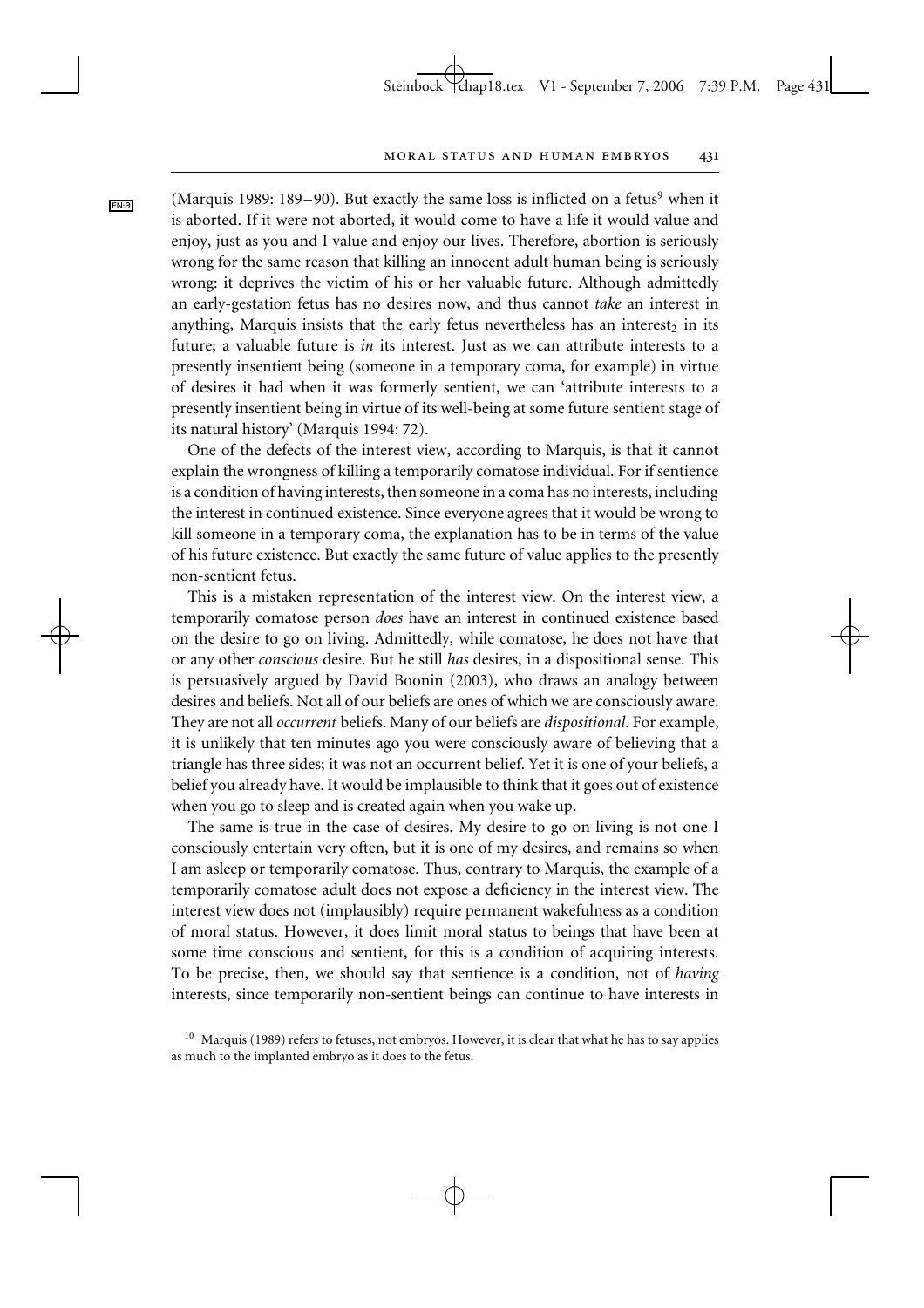#### 432 BONNIE STEINBOCK

 $\oplus$ 

the dispositional sense, but of *acquiring* interests. By contrast, non-sentient beings like embryos cannot acquire interests in the first place, because they have no desires, occurrent or dispositional, that could be the basis for these interests.

The interest view and the FLO account disagree sharply about the moral status of the fetus. However, the implication of the FLO account for the moral status of the pre-implantation embryo is less clear. For, as we saw earlier, the twinning argument casts doubt on the identity of the pre-implantation blastocyst with one specific individual. If this identification is not possible at the blastocyst stage, then the blastocyst presumably does not have FLO, since the valuable future the blastocyst has is the future of the specific adult it would become. (If FLO were not constrained in this way, sperm and ova could also have FLO, and contraception would be as seriously wrong as abortion.) And if a blastocyst does not have FLO, then killing it is not wrong, or at least not wrong for the same reason as it would be wrong to kill you or me. *Non-viable* blastocysts certainly lack FLO, but whether they would yield usable stem cell lines remains unclear.

To recap: On views of moral status that are not based on biological humanity, such as the person view, the interest view, and arguably the FLO approach, very early human embryos do not have moral status, or at least not the same moral status as you or I. Only on one view of moral status— the conception view—does the very early human embryo have full moral status. However, the conception view is rejected even by many who accept the biological humanity criterion. Is there any reason to accept the conception view, and accord full moral status to blastocysts?

The following example (ascribed to Leonard Glantz) shows, I think, that no one really does think that blastocysts have full moral status. Suppose a fire broke out in an infertility clinic where 100 frozen embryos were stored. Imagine that a 2-month-old baby was trapped in the clinic and you could either save one baby or 100 embryos, but not both. Would anyone hesitate for a second before saving the baby? Surely not, but if embryos were really morally equivalent to babies, the fact that there were many embryos and only one baby would be a decisive reason for saving the embryos (Annas 1989: 22).

## **Respect for Embryos**

••••••••••••••••••••••••••••••••••••••••••••••••••••••••••••••••••••••••••••••••••••••••••••••••••••••••••••••••••••••••••••••• •••••••••••••••••••••••••

I have been arguing that very early, extracorporeal embryos do not have moral status, and that this is reflected not only in most theories of moral status, but also in ordinary intuitions (as the fire in the clinic example shows). Should we conclude that blastocysts are just 'stuff', of no moral significance? In other words, if embryos lack moral status, can they be treated like any other bodily tissue? Such a conclusion, while intellectually tidy, is likely to make many people profoundly uncomfortable. Many people, even those who support ESC research because of the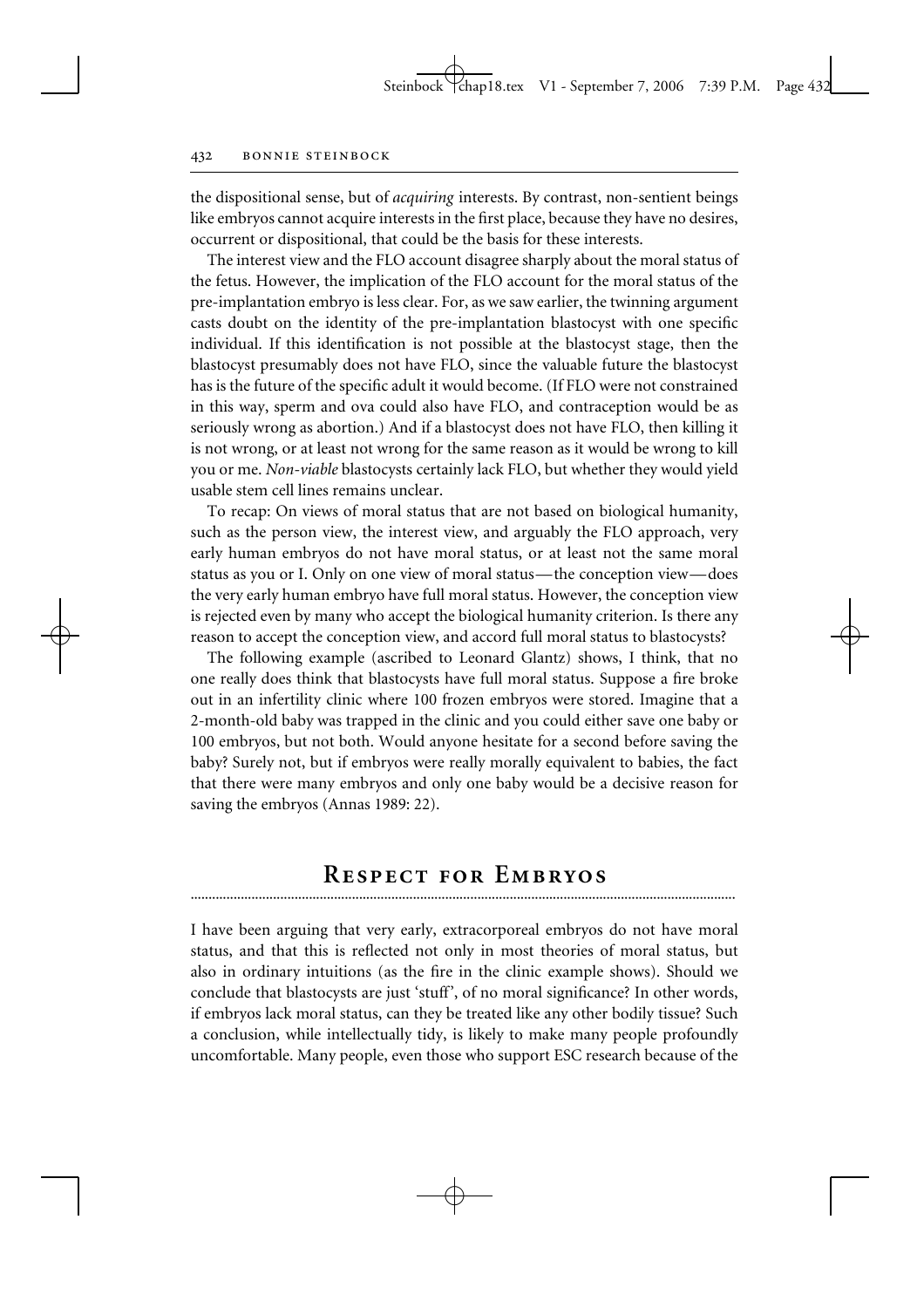potential benefits to humanity, share the intuition that there should be limits to the uses of human embryos.

This compromise position, between those who think that human embryos are human subjects with all the rights of any other human subjects, and those who think that human embryos are disposable tissue, has been taken by several important official bodies, including the Warnock Committee in Great Britain and HERP in the United States. The HERP report concluded that, while the pre-implantation human embryo 'does not have the same moral status as infants and children', it 'deserves special respect' and 'serious moral consideration as a developing form of human life' (Green 2001: 92). Critics of HERP have called its compromise position incoherent. Dan Callahan, for example, wrote, 'An odd form of esteem—at once high-minded and altogether lethal. What in the world can that kind of respect mean?' (Callahan 1995: 39). Callahan concludes that offering 'respect to embryos' is really just a way to feel less uncomfortable while preparing to kill them.

The challenge, then, is to give content to the notion of respect for embryos: the basis of such respect and what restrictions it imposes on us. In the next section I will argue that although the interest view gives the correct account of *moral status*, we need another category to adequately explain our moral judgments. I call this category 'moral value'.

## **Moral Value** ••••••••••••••••••••••••••••••••••••••••••••••••••••••••••••••••••••••••••••••••••••••••••••••••••••••••••••••••••••••••••••••• •••••••••••••••••••••••••

The interest view limits *moral status* to beings with interests, and I have argued that only sentient beings have interests. However, this is consistent with recognizing that non-sentient beings can have *moral value*. A being has moral value if there are moral reasons to treat it in certain ways and not in others. Some of those reasons may concern the interests of people or animals, bringing the matter within the morality of interests, but not all of them do. The distinction between moral status and moral value concerns the kinds of reasons that are invoked. Whatever our reasons for protecting works of art, ancient oaks, wilderness areas, and entire species of plants or animals, these reasons do not stem from *their* interests or *their* welfare, because they do not have any. There are moral reasons for protecting non-sentient beings, but they are importantly different from the reasons provided by sentient beings. The motivation for distinguishing between moral status and moral value is that this **EN:10** avoids conflating very different kinds of moral reasons.<sup>10</sup>

 $\oplus$ 

In order to show that there is this category of moral value, distinct from moral status, I offer the following examples.

 $11$  This explains the difference between the view I am proposing and Mary Ann Warren's (1997) multi-criterial view of moral status. She accords moral status to the beings I claim have only moral value.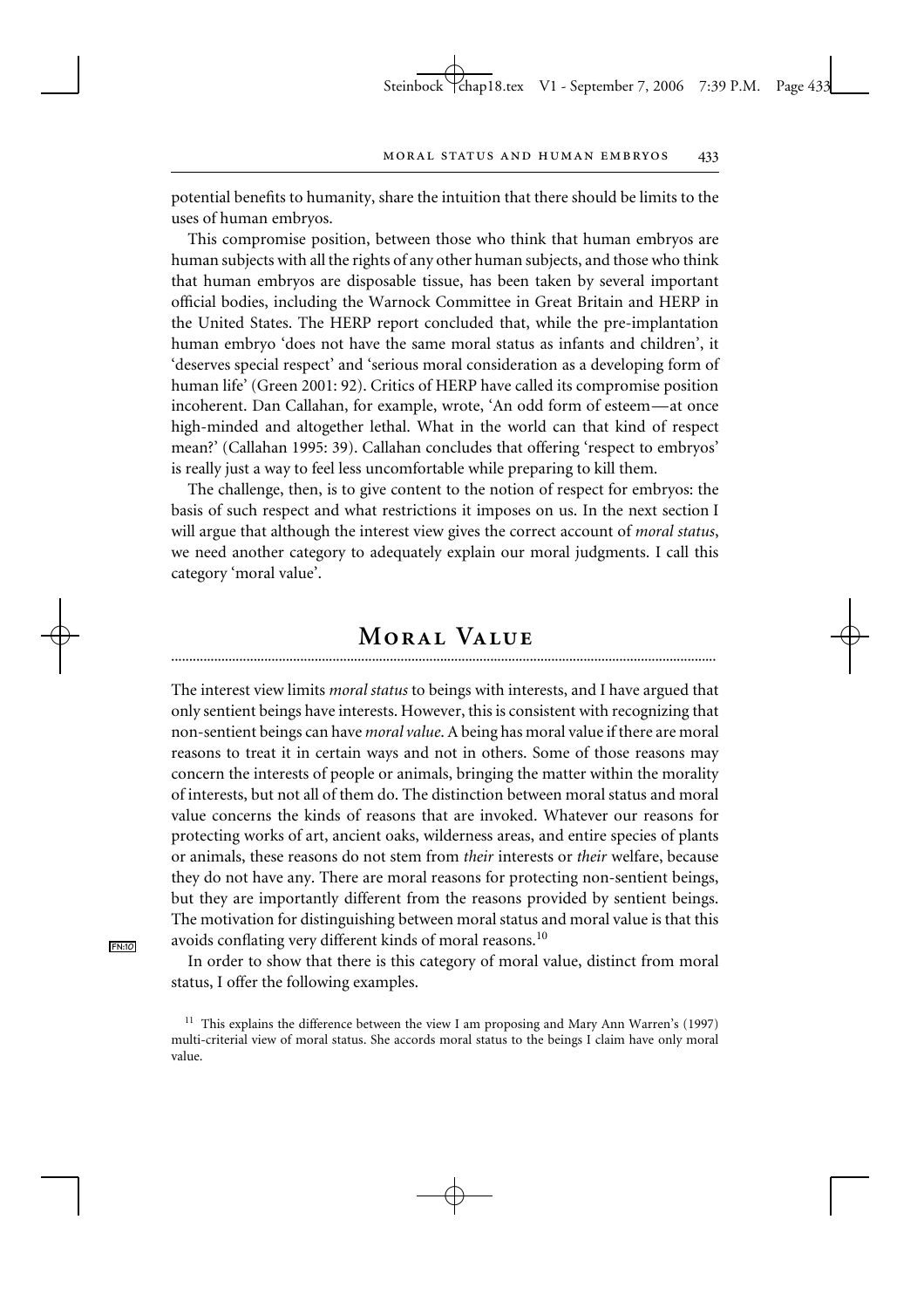#### 434 BONNIE STEINBOCK

## **The Flag**

 $\oplus$ 

Consider the American flag, the proper display and disposal of which (especially after 11 September 2001) has received a great deal of attention. A flag that is torn and tattered is supposed to be ceremonially burned and the ashes discarded properly, either by being buried or by being scattered over veterans' graves. Here are some typical comments taken from an article about the proper disposal of the American flag: 'Many people will take them and just throw them in the garbage. It just isn't right.' 'The most important thing is do not throw it in the garbage. It deserves more respect than that.' I take it these are not simply statements about flag etiquette; they are moral claims. However, such moral claims are not supported by golden-rule-type reasons, such as 'How would you like it if you were a flag and someone tossed you in the trash?'

It might be objected that, while appeal to the interests of the flag is absurd, nevertheless the wrongness of improper disposal of the flags belongs within the morality of interests, namely, the interests of those who are offended by such treatment. In other words, to say that the flag has moral value is just to say that it has symbolic value for most Americans, and that their feelings about the flag should be respected. It seems to me that this is partly right and partly wrong, depending on whether one is inside or outside the group to which the object in question has symbolic value. An object can have symbolic value only for those within a particular group: a nation, a culture, a religion. For those outside the group, a flag is just a piece of cloth, although a piece of cloth that has significance for others. Similarly, the Koran is sacred to Muslims, but not to Christians or Jews. It is wrong for Christians or Jews to treat the Koran disrespectfully, not because the Koran has or ought to have symbolic value for them, but because such handling is deeply offensive to Muslims, and causing such offense is prima facie wrong, for golden-rule-type reasons. However, from an internal perspective, reference solely to the feelings of members of the group is not an adequate explanation of why it is wrong to toss a flag in the garbage or flush the Koran down the toilet. The claim made by the speakers quoted above is not (or not merely) that throwing the flag in the garbage offends *them*, or that the wrong consists in the hurt to *their* feelings. Their claim is rather that the flag, as a symbol of America, is owed respect. They would regard throwing it in the garbage as wrong even if it was done in secret, so that no one knew about it and could be offended. Equally, it would be wrong even if no one cared. Part of what is claimed is that people *ought* to care.

Of course, one might deny that the American flag deserves respect. The burning of the flag might be intended to show disrespect for the country for which it stands, and specifically for certain of its policies. Still, such a protest is possible only because the flag has symbolic value. One could not—logically could not—make a political protest by burning an old T-shirt.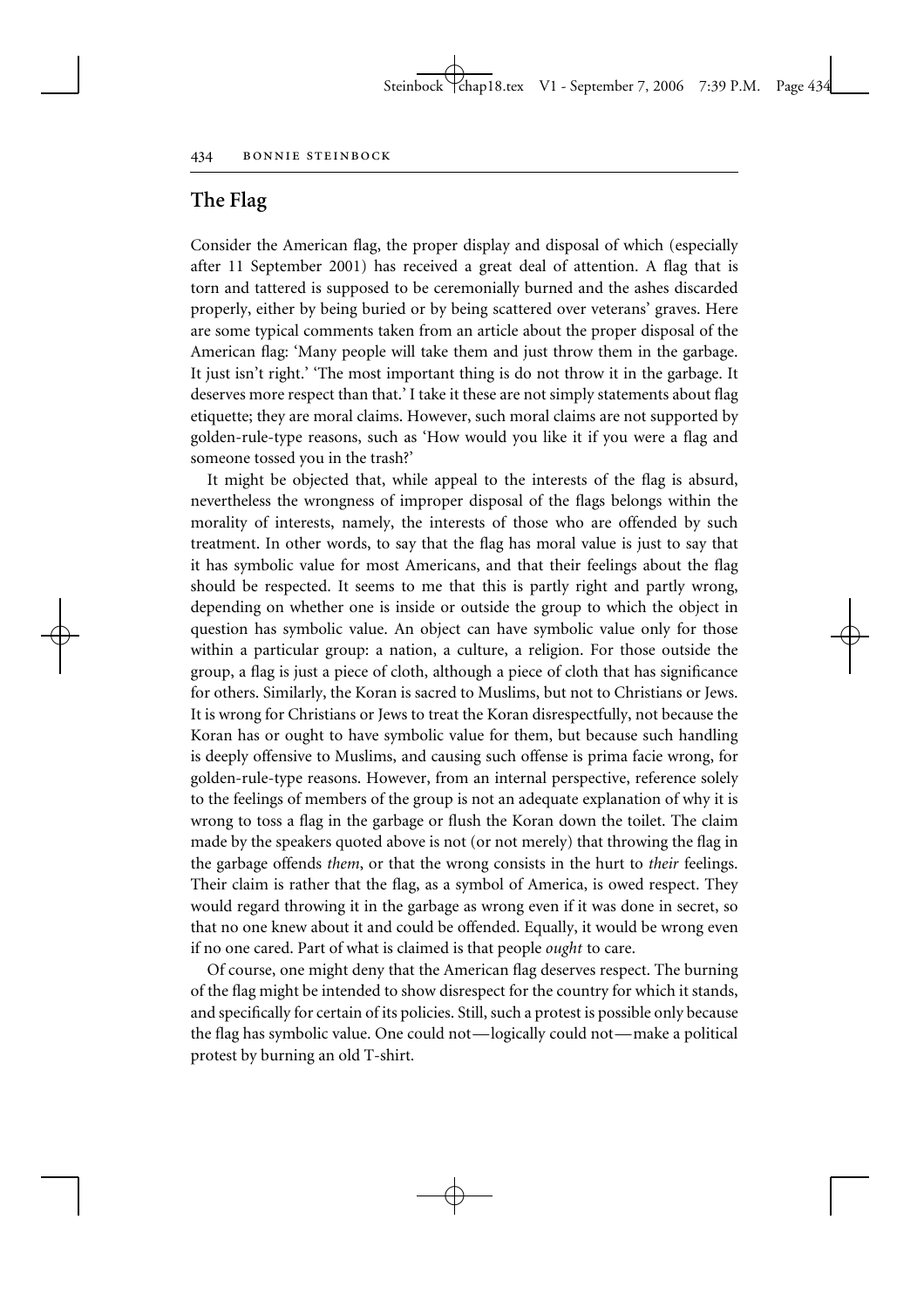#### moral status and human embryos

The flag is an example of something that has moral value, even though it is not itself a moral subject or rights-bearer, and does not belong within the morality of interests. At the same time, the symbolic significance of a flag is entirely conventional and cultural. It is certainly possible to imagine human groups that do not have flags at all, and some nations (the United Kingdom, for example) do not take their flags quite as seriously as Americans do. Presumably, the claim that embryos deserve special respect is not intended to be culturally specific in this way. Let us turn, then, to a different example, one with a more universal appeal.

## **Human Remains**

 $\oplus$ 

Respect for a flag is culturally specific in a way that respect for human remains is not. That is, although societies differ in their views about *how* to treat the dead, with some insisting that bodies must be buried and never burned, and others insisting that they must be burned and never buried, every human society has rituals and ceremonies for the disposal of dead bodies. Rituals for disposing of dead bodies are so much a part of human history and culture that they are part of what it means to be human. Indeed, debates over whether a particular group can be seen as 'human' or 'pre-human' often turn on whether they had burial customs. These rituals are intended to assuage the grief of the living, but also to pay respect to the dead. (We see this when, for example, an unknown infant is found dead in a trash can, and given a decent burial, even when there are no family members to mourn.)

The moral importance of showing respect for the dead becomes evident when dead bodies are treated inappropriately. When it was discovered some years ago that a crematorium in Georgia had not cremated bodies, but rather scattered the remains over the crematory property, people were outraged, and this too is a moral emotion. Yet dead bodies are inanimate corpses, decaying pieces of organic matter, without feelings or awareness. How are we to understand the idea that the dead are entitled to respect?

It might be claimed that 'respect for the dead' can be accounted for within the morality of interests. Many people have an interest in what happens to them after they die. They want to be buried in a particular spot or not to be buried at all, but cremated. If someone has asked to be cremated, and others agree to carry out this plan, then it is a wrong to that person, and a violation of his rights, to fail to carry out the promised cremation (much less to scatter the remains about). In addition, the morality of interests requires us to consider the feelings of survivors. People want their loved ones put to rest, not treated like trash. Both of these reasons— the prior wishes of the deceased and the feelings of the survivors—play a role in explaining the moral wrong of the action of the Georgian crematorium, but they are not the whole story. There would be something missing in a society that simply dumped human remains without ceremony. As a story in the *New York Times* expressed it,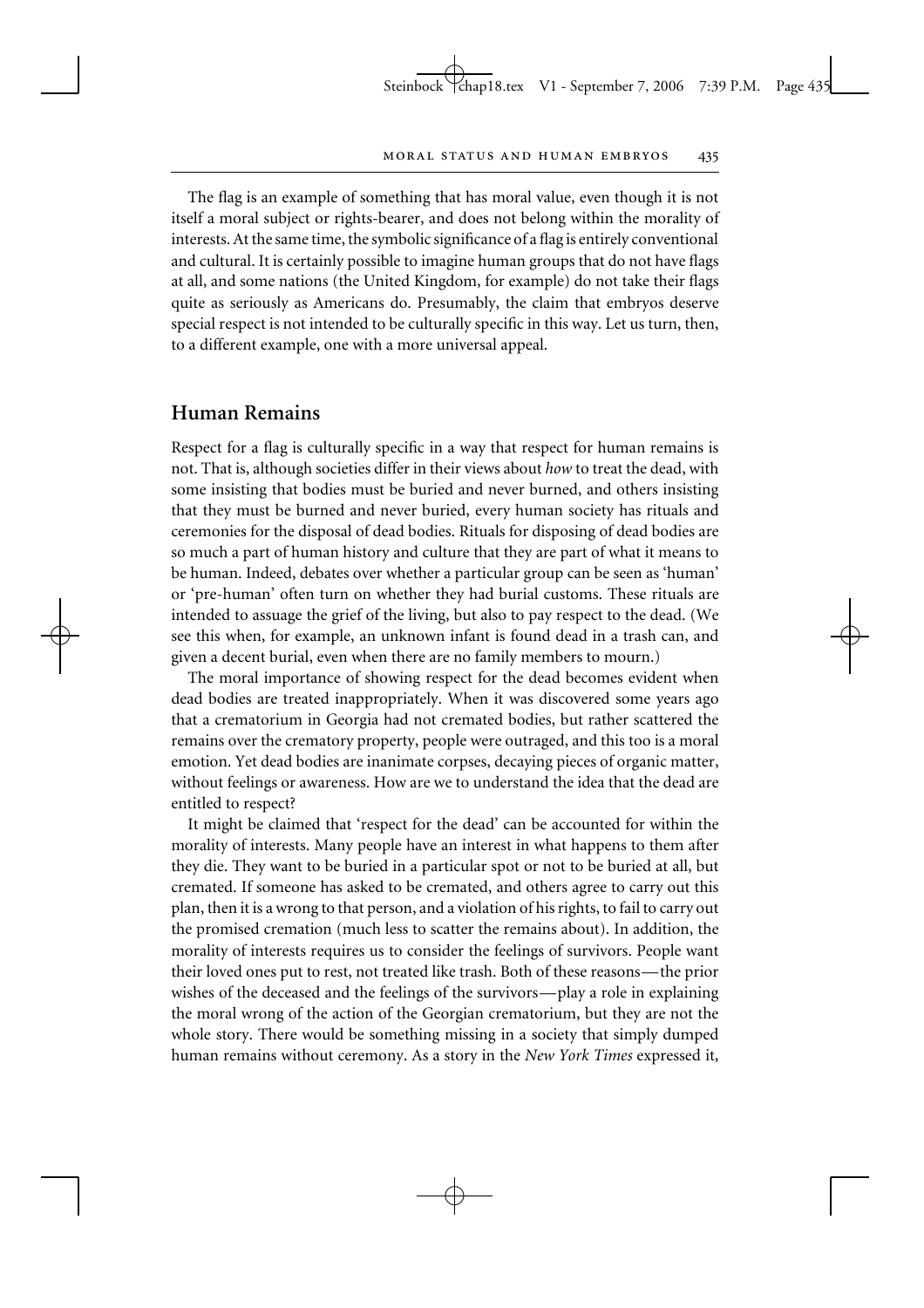#### 436 BONNIE STEINBOCK

'A funeral, like ceremonies of birth and marriage, signifies that a person belongs somewhere, which is a kind of definition of being human' (Sengupta 2002).

Dead bodies are owed respect both because of what they are— the remains of the once-living human organism—and because of what they symbolize— the human person who is no more. Human embryos deserve respect for similar reasons: they are a developing form of human life, and also a symbol of human existence. John Robertson puts the point this way:

Treating the early embryo with special respect as a thing of unique value does not depend on metaphysical assumption or religious belief, though it does depend on openness to the meanings that the early embryo stimulates. Precisely because the early embryo is genetically unique and has the potential to be more, it operates as a powerful symbol or reminder of the unique gift of human existence *...* . The flag, the Torah, certain works of art, religious relics, and human remains are examples of other objects that are revered and respected because of their symbolic import, even though they are not themselves moral subjects or rights-bearers. (Robertson 1990: 447)

A human embryo is something special, and a source of awe, precisely because  $F<sub>FN:III</sub>$  it contains within itself the capacity to develop into a complete human being.<sup>11</sup> Moreover, human embryos are part of the human story, because every living human person began life as an embryo. If the entire life of a human being has intrinsic value, then it is reasonable to accord value to the very beginning stages of that life. This does not require us to treat human embryos as if they had interests, much less as if they were autonomous beings worthy of Kantian respect. But neither are they nothing. Michael Sandel, a member of the President's Council, expresses this view when he says, 'As one who supports embryonic stem cell research, I do not regard the early embryo as inviolable. But neither do I regard it as disposable, open to any use we may desire or devise' (President's Council 2005: 91).

> The claim here is not the strong claim that a human embryo is sacred or inviolable, which suggests something like a right to life, but the weaker claim that human life in all its stages is worthy of respect. Some have thought that such respect is incompatible with research that destroys the embryo. In the next section I will argue that this is a mistake that equates respect with Kantian respect.

### **Respect for Human Embryos** ••••••••••••••••••••••••••••••••••••••••••••••••••••••••••••••••••••••••••••••••••••••••••••••••••••••••••••••••••••••••••••••• •••••••••••••••••••••••••

I have been arguing that embryos do not have moral status because they do not have interests. However, as McMahan points out, the morality of interests does not

 $\bigoplus$ 

 $\oplus$ 

<sup>&</sup>lt;sup>12</sup> Actually, no one knows if cloned human embryos have the potential to develop into fetuses and babies, and some scientists think that they could never become 'normal' organisms ( Jaenisch 2004: 2787). One might think this would be a reason in favor of using cloned embryos, as opposed to spare IVF embryos, in ESC research, but, to my knowledge, no one has made this argument.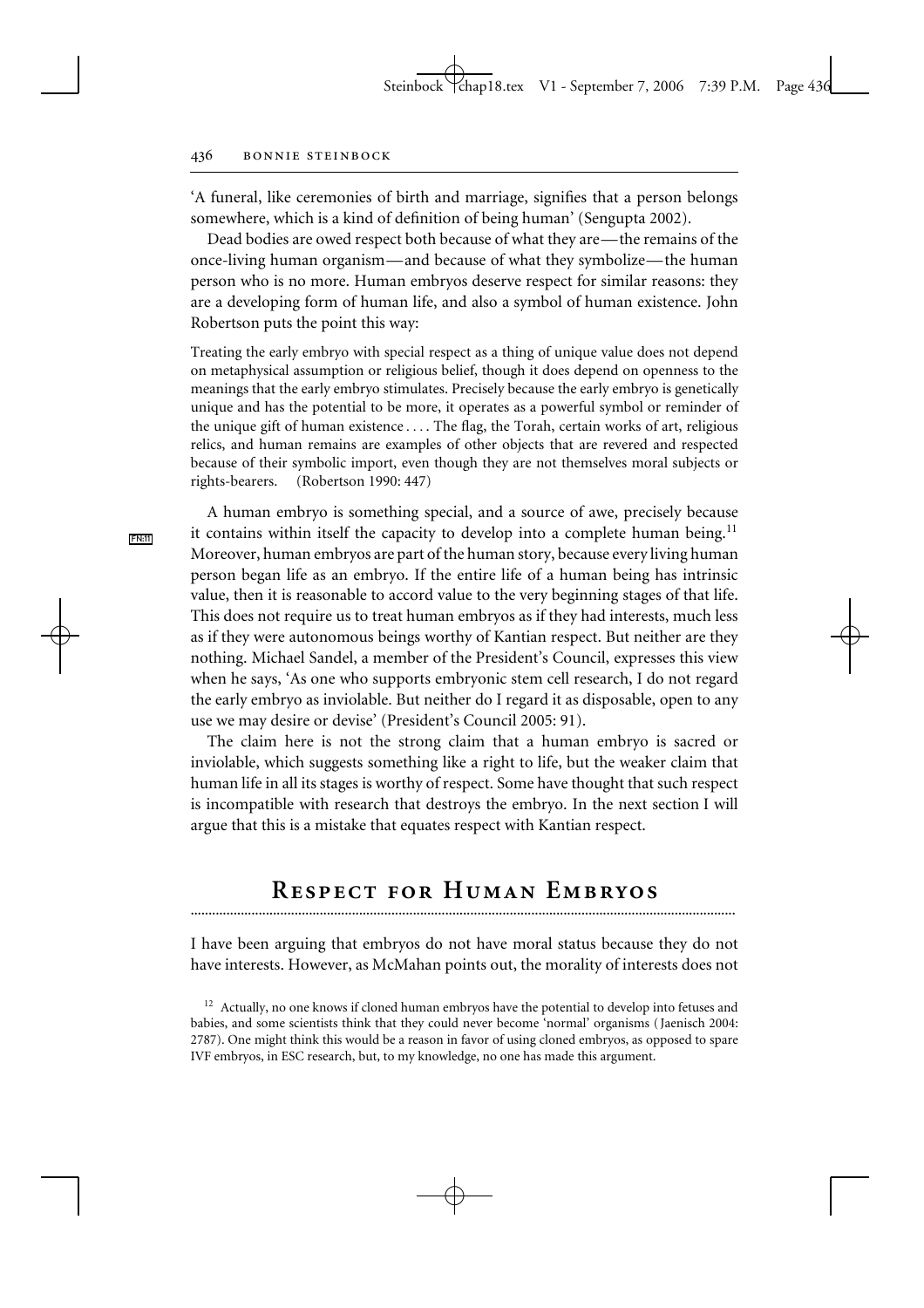#### moral status and human embryos

exhaust all of morality, but only that aspect which is concerned with the effect our action has on the interests or well-being of others (2002: 245). Morality includes also the 'morality of respect', which is 'made up of constraints on our behavior toward others that spring from our recognition of others as mature agents on an equal moral footing with ourselves' (Quinn 1984: 39). Let us call this kind of respect 'Kantian respect'.

According to Kant, persons (autonomous agents) have a special moral worth or dignity, which is the basis for the respect that is owed to them. Respect for *persons,* as Kant (1959: 46) instructs us, means never using persons merely as means to our ends, but always treating them also as ends in themselves. This rather obscure phrase means that we are required to act on principles that 'sustain and extend one another's capacities for autonomous action. A central requirement for doing so is to share and support one another's ends and activities at least to some extent' (O'Neill 1986: 323–4). To treat others as ends in themselves, we must take seriously their ends— their interests, projects, and goals—and not just our own. Since pre-implantation embryos do not have interests, projects, or goals, they are not 'ends in themselves'. For this reason, the notion of Kantian respect cannot be intelligibly applied to embryos.

Should we conclude that embryos are mere things, and that we can do whatever we want with them? Surely not. As Michael Sandel has said in an interview, 'It's a mistake to claim respect is all or nothing, on or off' (Meckler 2002). We demonstrate respect for embryos as a form of human life, not by treating them as inviolable and prohibiting embryo research, but by placing restrictions on their use. Respect for embryos rules out frivolous or trivial uses, such as using human embryos to create jewelry or cosmetics. These are situations in which there is no need to use human embryos and their use displays contempt rather than respect for human life. However, respect for human life does not rule out significant research that could cure devastating diseases or save lives—indeed, quite the contrary.

## **The Discarded–Created Distinction**

 $\oplus$ 

Some think that it is permissible to use embryos left over from infertility treatment in research, since they would be otherwise be discarded, but that embryos may not be created for research. This position was taken by the National Bioethics Advisory Commission, on the grounds that there is an important difference between creating embryos for reproductive purposes, and then discarding those no longer needed, and creating embryos solely for the purpose of research, and destroying them in the process. The difference is that creating embryos for research treats the embryo as a mere object. Doing this 'may increasingly lead us to think of embryos generally as means to our ends rather than as ends in themselves' (National Bioethics Advisory Commission 1999: 56).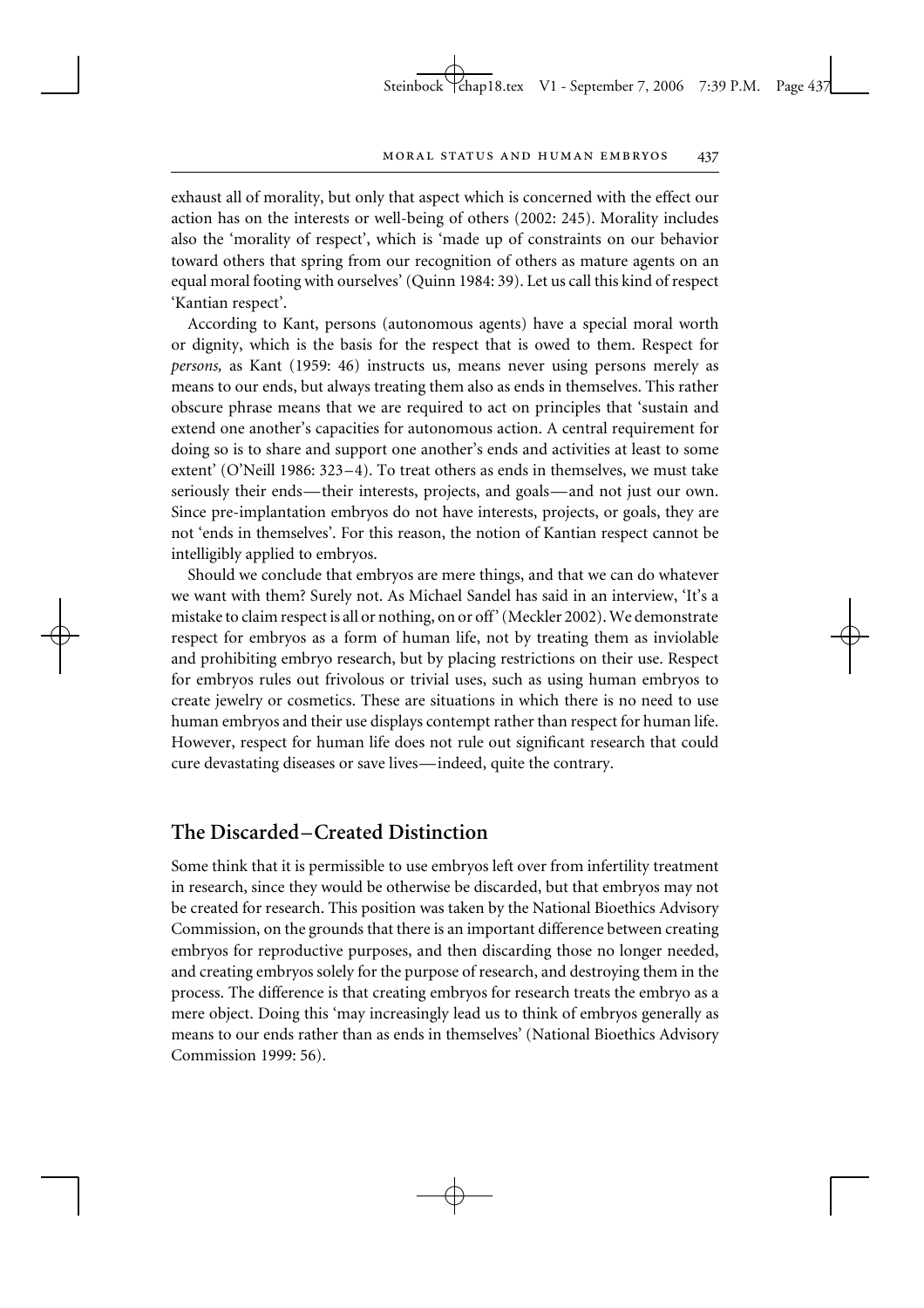#### 438 BONNIE STEINBOCK

But this justification, I submit, confuses respect for embryos with Kantian respect. We *cannot* treat embryos as ends in themselves; they are not that kind of thing. However, we can and should use them only for morally significant purposes. The creation of IVF embryos to enable infertile people to become parents is a morally significant purpose, and therefore consistent with respect for embryos. However, many of the embryos that are created are not used to establish a pregnancy, but are frozen and ultimately discarded. The justification for the creation of excess embryos is to spare the woman several rounds of superovulatory drugs, which is both physically burdensome and expensive. Thus, the destruction of embryos is as much a part of IVF as the creation of embryos. This is justified by the value of reproduction. However, medical research that has the potential to prolong and improve people's lives is at least as valuable as enabling infertile people to become parents. Therefore, the creation and destruction of human embryos in important scientific research is as justified as it is in the treatment of infertility. Neither contravenes the principle of respect for embryos as a form of human life. The search for new ways to derive ES cells without creating embryos is unnecessary and, in so far as it inhibits the discovery of cures, morally wrong.

#### **References**

 $\oplus$ 

- Annas, G. (1989), 'A French Homunculus in a Tennessee Court', *Hastings Center Report*,  $29/6: 20-2.$
- Baier, K. (1965), *The Moral Point of View* (New York: Random House).
- Begley, S. (2001), 'Cellular Divide', *Newsweek*, 9 July, *<*http://www.keepmedia.com/pubs/ Newsweek/2001/07/09/314856?extID=10026*>*, accessed 6 July 2006.
- Boonin, D. (2003), *A Defense of Abortion* (Cambridge: Cambridge University Press).
- Callahan, D. (1995), 'The Puzzle of Profound Respect', *Hastings Center Report*, 25: 39–40.
- Chapman, A. R., Frankel, M. S., and Garfinkel, M. S. (1999), *Stem Cell Research and Applications: Monitoring the Frontiers of Biomedical Research*, Report from the American Association for the Advancement of Science and the Institute for Civil Society, *<*http://www.aaas.org*>*, accessed 6 July 2006.
- Cole-Turner, R. (2004), 'Embryo and Fetus: Religious Perspectives', in S. G. Post (ed.), *Encyclopedia of Bioethics*, 3rd edn. (New York: Macmillan Reference USA), 732–40.
- Feinberg, J. (1974), 'The Rights of Animals and Unborn Generations', in W. T. Blackstone (ed.), *Philosophy and Environmental Crisis* (Athens: University of Georgia Press).
- Green, R. M. (2001), *The Human Embryo Research Debates: Bioethics in the Vortex of Controversy* (Oxford: Oxford University Press).
- Holden, C., and Vogel, G. (2004), 'Cell Biology: A Technical Fix for an Ethical Bind?', *Science*, 306: 2174–6.
- Hwang, W. S., Ryu, Y. J., Park, J. H., and Park, E. S., *et al*. (2004), 'Evidence of a Pluripotent Human Embryonic Stem Cell Line Derived from a Cloned Blastocyst', *Science*, 303: 1669–74.
- *et al*. (2005), 'Patient-Specific Embryonic Stem Cells Derived from Human SCNT Blastocysts', *Science*, 308: 1777–83.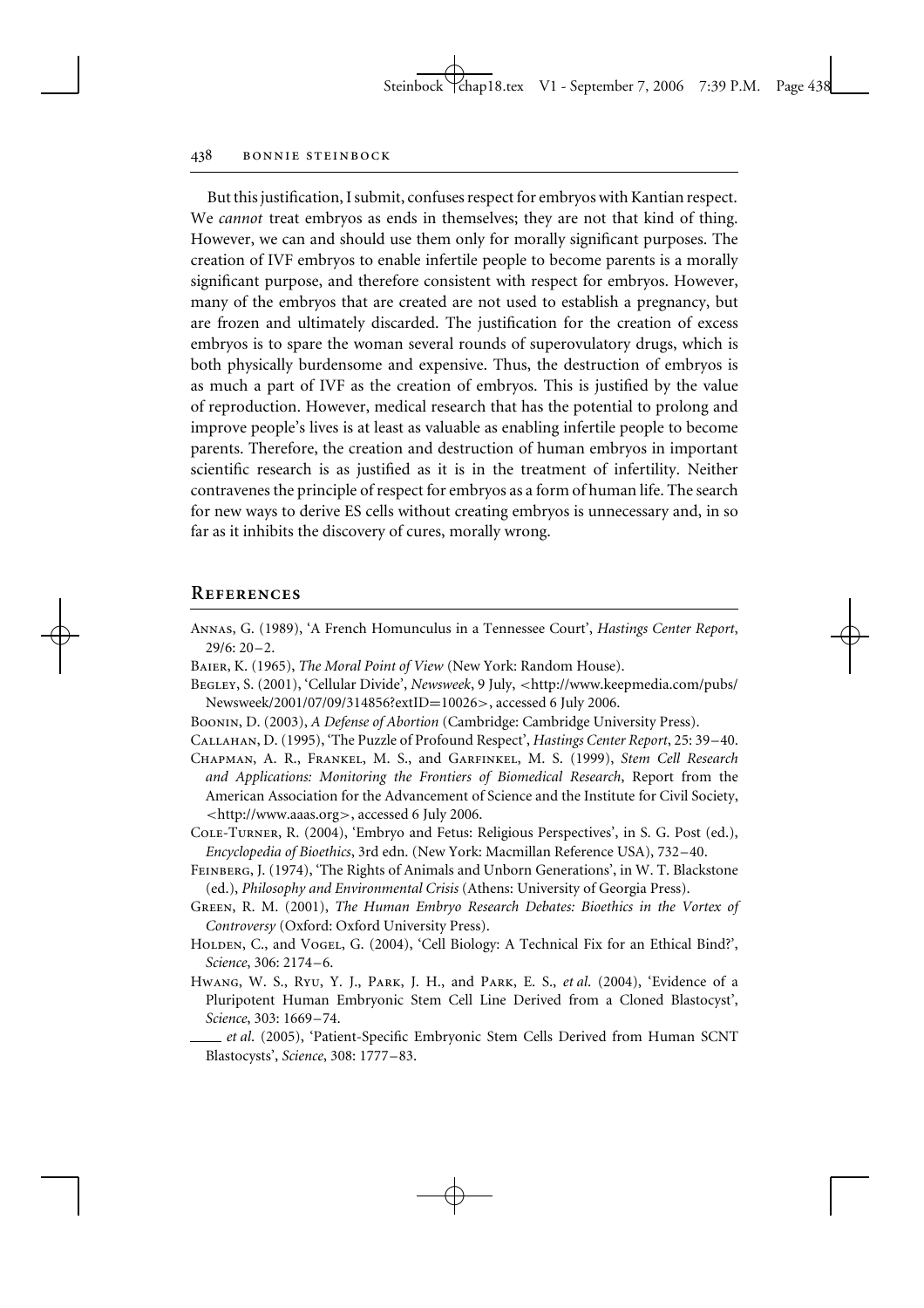- Jaenisch, R. (2004), 'Human Cloning: The Science and Ethics of Nuclear Transplantation', *New England Journal of Medicine*, 351/27: 2787–91.
- Kant, I. (1959), *Foundations of the Metaphysics of Morals*, trans. Lewis White Beck (Indianapolis: Bobbs-Merrill).
- Kinsley, M. (2001), 'If You Believe Embryos Are Humans*...* ', *Time*, 25 June, 80.
- LANDRY, D. W., and ZUCKER, H. A. (2004), 'Embryonic Death and the Creation of Human Embryonic Stem Cells', *Journal of Clinical Investigation*, 114/9: 1184–6.
- Laughlin, M. J., *et al*. (2004), 'Outcomes After Transplantation of Cord Blood or Bone Marrow from Unrelated Donors in Adults with Leukemia', *New England Journal of Medicine*, 351: 2265–75.
- LAURITZEN, P. (2005), 'Stem Cells, Biotechnology, and Human Rights: Implications for a Posthuman Future', *Hastings Center Report*, 35/2: 25–33.
- Lockwood, M. (1988), 'Warnock Versus Powell (and Harradine): When Does Potentiality Count?', *Bioethics*, 2/3: 187–213.
- Luker, K. (1984), *Abortion and the Politics of Motherhood* (Berkeley: University of California Press).
- McMahan, J. (2002), *The Ethics of Killing: Problems at the Margins of Life* (Oxford: Oxford University Press).
- Marquis, D. (1989), 'Why Abortion Is Immoral', *Journal of Philosophy*, 76: 183–202.
- (1994), 'Justifying the Rights of Pregnancy: The Interest View', *Criminal Justice Ethics* (Winter–Spring), 67–81.
- Mauron, A. (2004), 'Embryo and Fetus: Development from Fertilization to Birth', in S. G. Post (ed.), *Encyclopedia of Bioethics*, 3rd edn. (New York: Macmillan Reference USA), 707–12.
- National Bioethics Advisory Commission (1999), *Ethical Issues in Human Stem Cell Research*, i (Rockville, Md.: NBAC).
- Neiger, R. (2005), 'Pushing the Boundaries of Stem Cell Research', *<*http://www .israel21c.com*>*.
- O'Neill, O. (1986), 'The Moral Perplexities of Famine and World Hunger', in T. Regan (ed.), *Matters of Life and Death: New Introductory Essays in Moral Philosophy* (New York: Random House).
- PETERS, P. (2005), 'The Meaning of Human Conception', unpub. MS.

 $\oplus$ 

- President's Council on Bioethics (2005), *Alternative Sources of Human Pluripotent Stem Cells* (Washington, DC: President's Council on Bioethics).
- Quinn, W. (1984), 'Abortion, Identity and Loss', *Philosophy and Public Affairs*, 13: 24–54.
- Robertson, J. A. (1990), 'In the Beginning: The Legal Status of Early Embryos', *Virginia Law Review*, 76/3: 437–517.
- Rocha, V., *et al*. (2004), 'Transplants of Umbilical-Cord Blood or Bone Marrow from Unrelated Donors in Adults with Acute Leukemia', *New England Journal of Medicine*, 351: 2276–85.
- Sengupta, S. (2002), 'Why Disposing of the Dead Matters to the Living', *New York Times*, Week in Review Desk, 24 Feb., sect. 4, 5.
- Silver, L. M. (1998), *Remaking Eden: How Genetic Engineering and Cloning Will Transform the American Family* (New York: Avon).
- Steinbock, B. (1992), *Life Before Birth: The Moral and Legal Status of Embryos and Fetuses* (New York: Oxford University Press).

 $\bigoplus$ 

(2005), 'Alternative Sources of Stem Cells', *Hastings Center Report*, 35/4: 24–6.